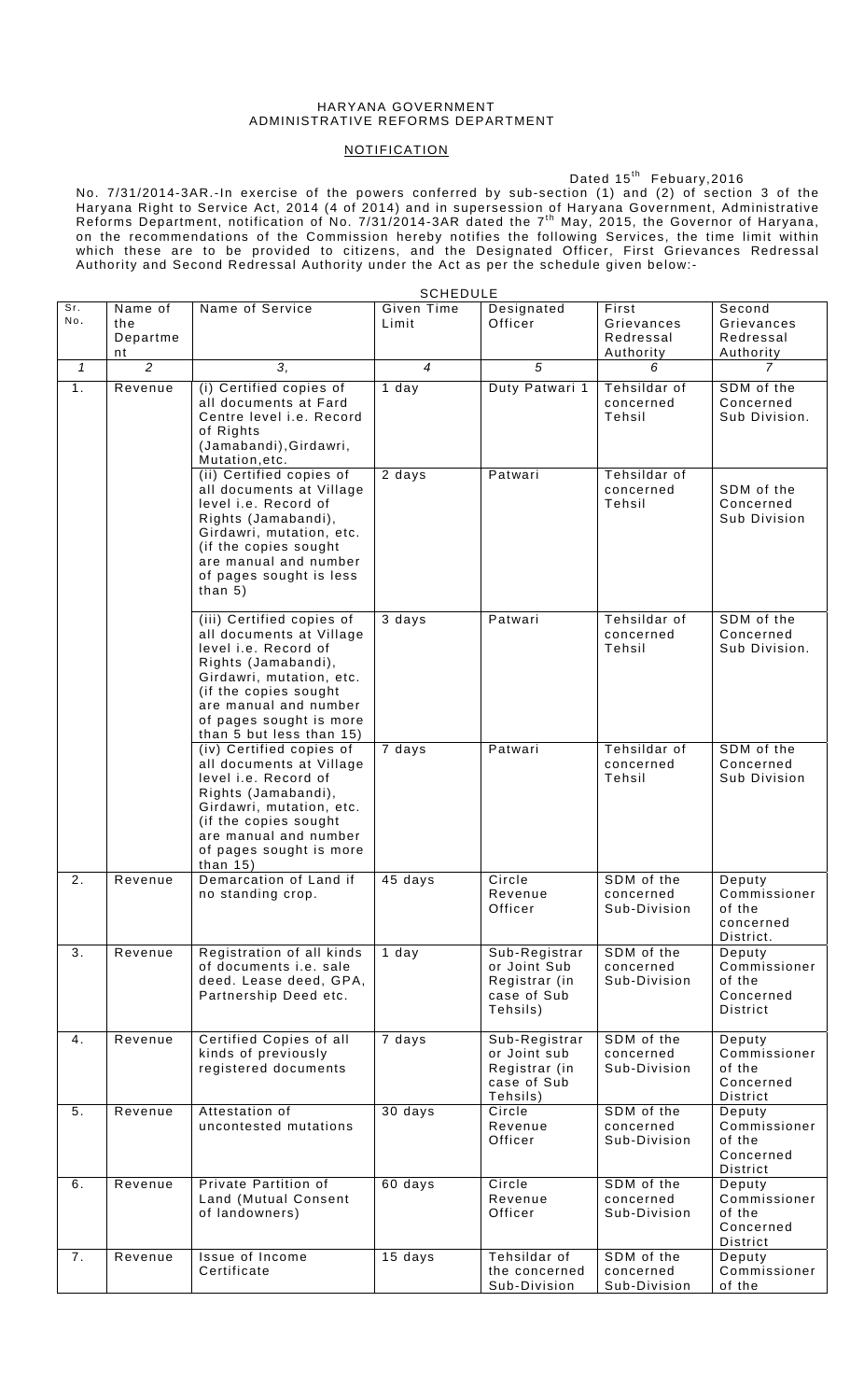|     |                                         |                                                                                                                                        |                    |                                                                          |                                                                                         | Concerned<br>District                                            |
|-----|-----------------------------------------|----------------------------------------------------------------------------------------------------------------------------------------|--------------------|--------------------------------------------------------------------------|-----------------------------------------------------------------------------------------|------------------------------------------------------------------|
| 8.  | Revenue                                 | Area/Succession/<br>Dependent Certificate/<br>Counter Signature etc.                                                                   | 15 days            | Tehsildar of<br>the concerned<br>Sub-Division                            | SDM of the<br>concerned<br>Sub-Division                                                 | Deputy<br>Commissioner<br>of the<br>Concerned<br>District        |
| 9.  | Revenue                                 | Mortgage 1 <sup>st</sup> Charge                                                                                                        | 15 days            | Tehsildar of<br>the concerned<br>Sub-Division                            | SDM of the<br>concerned<br>Sub-Division                                                 | Deputy<br>Commissioner<br>of the<br>Concerned<br>District        |
| 10. | Revenue                                 | Registration of Lease<br>Deed/Conveyance Deed                                                                                          | 1 day              | Tehsildar of<br>the concerned<br>Sub-Division                            | SDM of the<br>concerned<br>Sub-Division                                                 | Deputy<br>Commissioner<br>of the<br>Concerned<br>District        |
| 11. | Revenue                                 | Conversion from lease<br>to Free Hold                                                                                                  | 30 days            | Tehsildar of<br>the concerned<br>Sub-Division                            | SDM of the<br>concerned<br>Sub-Division                                                 | Deputy<br>Commissioner<br>of the<br>Concerned<br>District        |
| 12. | Revenue                                 | <b>Schedule Caste</b><br>Certificate                                                                                                   | 7 days             | Tehsildar of<br>the concerned<br>Sub-Division                            | SDM of the<br>concerned<br>Sub-Division                                                 | Deputy<br>Commissioner<br>of the<br>Concerned<br><b>District</b> |
| 13. | Revenue                                 | <b>Backward Class</b><br>Certificate                                                                                                   | 7 days             | Tehsildar of<br>the concerned<br>Sub-Division                            | SDM of the<br>concerned<br>Sub-Division                                                 | Deputy<br>Commissioner<br>of the<br>Concerned<br>District        |
| 14. | Revenue                                 | Other Backward Caste<br>Certificate                                                                                                    | 7 days             | Tehsildar of<br>the concerned<br>Sub-Division                            | SDM of the<br>concerned<br>Sub-Division                                                 | Deputy<br>Commissioner<br>of the<br>Concerned<br>District        |
| 15. | Revenue                                 | <b>Special Backward Caste</b><br>Certificate                                                                                           | 7 days             | Tehsildar of<br>the concerned<br>Sub-Division                            | SDM of the<br>concerned<br>Sub-Division                                                 | Deputy<br>Commissioner<br>of the<br>Concerned<br><b>District</b> |
| 16. | Revenue                                 | <b>Tapriwas Certificate</b>                                                                                                            | 7 days             | Tehsildar of<br>the concerned<br>Sub-Division                            | SDM of the<br>concerned<br>Sub-Division                                                 | Deputy<br>Commissioner<br>of the<br>Concerned<br>District        |
| 17. | Revenue                                 | Vimukt Jati Certificate                                                                                                                | 7 days             | Tehsildar of<br>the concerned<br>Sub-Division                            | SDM of the<br>concerned<br>Sub-Division                                                 | Deputy<br>Commissioner<br>of the<br>Concerned<br>District        |
| 18. | Revenue                                 | Economically Backward<br><b>General Caste</b><br>Certificate                                                                           | 7 days             | Tehsildar of<br>the concerned<br>Sub-Division                            | SDM of the<br>concerned<br>Sub-Division                                                 | Deputy<br>Commissioner<br>of the<br>Concerned<br>District        |
| 19. | Revenue                                 | <b>Resident Certificate</b>                                                                                                            | 7 days             | Tehsildar of<br>the concerned<br>Sub-Division                            | SDM of the<br>concerned<br>Sub-Division                                                 | Deputy<br>Commissioner<br>of the<br>Concerned<br>District        |
| 20. | Revenue                                 | Rural Area Certificate                                                                                                                 | 7 days             | Tehsildar of<br>the concerned<br>Sub-Division                            | SDM of the<br>concerned<br>Sub-Division                                                 | Deputy<br>Commissioner<br>of the<br>Concerned<br>District        |
| 21. | Food and<br>Drugs<br>Administra<br>tion | Grant/renewal drugs<br>Manufacturing License                                                                                           | 45 days            | State Drugs<br>Controller                                                | Commissioner<br>Food and<br>Drugs<br>Administration                                     | Addl. Chief<br>Secretary,<br>Health                              |
| 22. | Food and<br>Drugs<br>Administra<br>tion | Issue of License for<br>Manufacturing Bulk<br>Drugs/ formulations                                                                      | 15 days            | State Drug<br>Controller                                                 | Commissioner<br>Food and<br>Drugs<br>Administration                                     | Addl. Chief<br>Secretary,<br>Health                              |
| 23. | Health                                  | <b>Certified Copies of</b><br>Birth/Death Certificate -<br>Rural Areas(already<br>registered)<br>For current year<br>For previous year | 14 days<br>30 days | Registrar<br>(Birth &<br>Death) of<br>concerned<br>PHC and<br>CHC/Deputy | District<br>Registrar<br>Births &<br>Deaths-cum<br>Civil Surgeon<br>of the<br>concerned | Deputy<br>Commissioner<br>of the<br>Concerned<br>District        |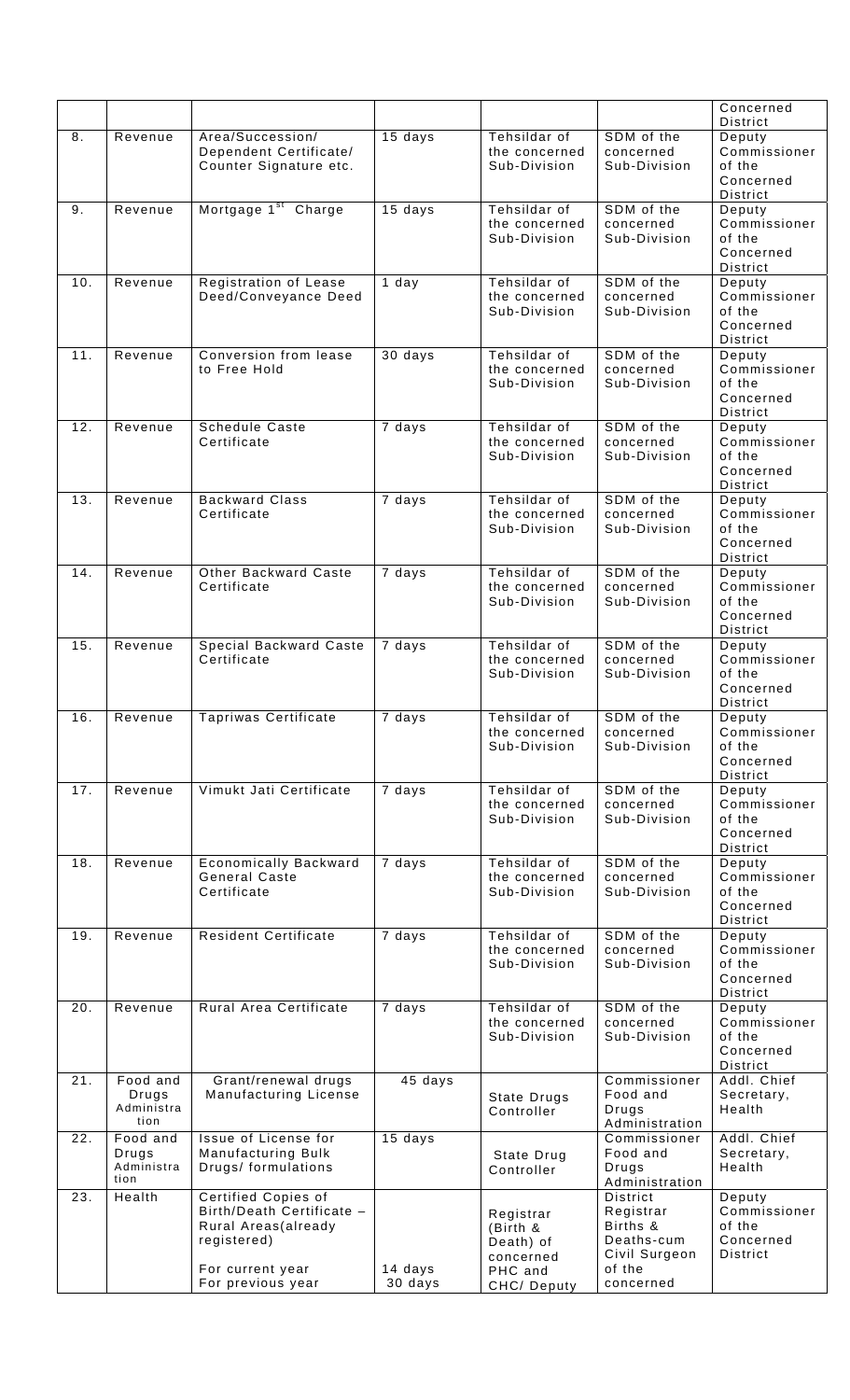|     |                                            |                                                                                                                                                    |                                                                                                                            | Civil Surgeon<br>(Birth & Death<br>of the<br>Concerned                                                                                                                               | District.                                                                                                                                                                                         |                                                                                                                                                    |
|-----|--------------------------------------------|----------------------------------------------------------------------------------------------------------------------------------------------------|----------------------------------------------------------------------------------------------------------------------------|--------------------------------------------------------------------------------------------------------------------------------------------------------------------------------------|---------------------------------------------------------------------------------------------------------------------------------------------------------------------------------------------------|----------------------------------------------------------------------------------------------------------------------------------------------------|
| 24. | Health/Ur<br>ban Local<br><b>Bodies</b>    | Registration of Death &<br>Birth certificate (After<br>one year of event) after<br>submission of complete<br>application.                          | 60 days (20<br>days each<br>for<br>Registrar,<br>District<br>Registrar,<br>and Sub-<br>Division<br>Magistrate<br>$(SDM)$ . | District).<br>Concerned<br>Registrar/Distr<br>ict Registrar                                                                                                                          | Sub-Divisional<br>Magistrate/Ad<br>ditional<br>Deputy<br>Commissioner<br>(General)                                                                                                                | Deputy<br>Commissioner<br>of the<br>concerned<br>District                                                                                          |
| 25. | Health<br>/Urban<br>Local<br><b>Bodies</b> | Birth and Death<br>Certificate (Name Entry<br>& certified copies of<br>New Birth Certificate)                                                      | 30 days                                                                                                                    | Concerned<br>Local/ Addl.<br><b>District</b><br>Registrar cum<br>Deputy Civil<br>Surgeon as<br>applicable                                                                            | District<br>Registrar<br>(Birth &<br>Deaths)-cum-<br>Civil Surgeon<br>of the<br>concerned<br>District.                                                                                            | Deputy<br>Commissioner<br>of the<br>concerned<br><b>District</b>                                                                                   |
| 26. | Health                                     | Correction of entry in<br>Birth and Death<br>Certificate after<br>submission of complete<br>application                                            | 30 Days.                                                                                                                   | Concerned<br>Local/ District<br>Registrar as<br>applicable                                                                                                                           | <b>District</b><br>Registrar<br>(Birth &<br>Deaths of the<br>concerned<br>District.                                                                                                               | Deputy<br>Commissioner<br>of the<br>concerned<br><b>District</b>                                                                                   |
| 27. | Urban<br>Local<br><b>Bodies</b>            | (i) Certified Copies of<br>already registered<br><b>Birth/Death Certificates</b><br>- Corporation Cities<br>For current year<br>For previous years | 14 days<br>30 days                                                                                                         | Local<br>Registrar<br>(Birth &<br>Death) of the<br>Concerned<br>Municipal<br>Corporation                                                                                             | Executive<br>Officer of the<br>Concerned<br>Municipal<br>Corporation                                                                                                                              | Deputy<br>Commissioner<br>of the<br>Concerned<br><b>District</b>                                                                                   |
|     |                                            | (ii) Certified Copies of<br>already registered<br><b>Birth/Death Certificates</b><br>- MC Town<br>For current year<br>For previous years           | 7 days<br>15 days                                                                                                          | Local<br>Registrar<br>(Birth &<br>Death) of the<br>Concerned<br>Municipal<br>Committees                                                                                              | SDM of the<br>concerned<br>Sub-Division                                                                                                                                                           | Deputy<br>Commissioner<br>of the<br>Concerned<br><b>District</b>                                                                                   |
| 28. | Urban<br>Local<br><b>Bodies</b>            | Water Supply &<br>Sewerage Connection<br>(Applicable in Municipal<br>Corporation, Gurgaon &<br>Faridabad only)                                     | $\overline{7}$ days                                                                                                        | Assistant<br>Engineer in<br>Concerned<br>Municipal<br>Corporation                                                                                                                    | Executive<br>Engineer in<br>concerned<br>Municipal<br>Corporation                                                                                                                                 | Superintendin<br>Engineer/Chie<br>f Engineer in<br>concerned<br>Municipal<br>Corporation                                                           |
| 29. | Urban<br>Local<br><b>Bodies</b>            | Issue of conveyance<br>deed in Municipal<br>Corporation, Municipal<br>Councils and Municipal<br>Committees                                         | 15 days                                                                                                                    | Zonal taxation<br>Officer in<br>Municipal<br>Corporation<br>Executive<br>Officer in<br>concerned<br>Municipal<br>Council and<br>Secretary in<br>concerned<br>Municipal<br>Committees | Executive<br>Officer/Deputy<br>Municipal<br>Commissioner<br>in Municipal<br>Corporation,<br>Sub Divisional<br>Magistrate of<br>concerned Sub<br>Division in case<br>of Councils and<br>Committees | Joint<br>Commissioner<br>in case of<br>Corporation,<br>Deputy<br>Commissioner<br>of Concerned<br>District of case<br>of Councils and<br>Committees |
| 30. | Urban<br>Local<br><b>Bodies</b>            | Issue of new trade<br>license by Municipal<br>Corporation                                                                                          | 15 days                                                                                                                    | Zonal taxation<br>Officer in<br>Municipal<br>Corporation                                                                                                                             | Executive<br>Officer/Deputy<br>Municipal<br>Commissioner<br>in Municipal<br>Corporation,                                                                                                          | Joint<br>Commissioner<br>in case of<br>Corporation,                                                                                                |
| 31. | Urban<br>Local<br><b>Bodies</b>            | Renewal of trade<br>license by municipal<br>corporations                                                                                           | 12 days                                                                                                                    | Zonal taxation<br>Officer in<br>Municipal<br>Corporation                                                                                                                             | Executive<br>Officer/Deputy<br>Municipal<br>Commissioner<br>in Municipal<br>Corporation,                                                                                                          | Joint<br>Commissioner<br>in case of<br>Corporation,                                                                                                |
| 32. | Urban<br>Local<br><b>Bodies</b>            | Removal of solid waste<br>from streets/Roads                                                                                                       | 2 days                                                                                                                     | <b>Chief Sanitary</b><br>Inspector in<br>Municipal<br>Corporation<br>Chief Sanitary<br>Inspector in<br>concerned<br>Municipal<br>Councils and<br>sanitary                            | Executive<br>Officer/Deputy<br>Municipal<br>Commissioner<br>in case of<br>Corporation<br>Cities,<br>Executive<br>Officer in case<br>Municipal                                                     | Joint<br>Commissioner<br>in case<br>Corporation<br>city, Sub<br>Division Officer<br>of Concerned<br>Sub Division in<br>case of<br>Municipal        |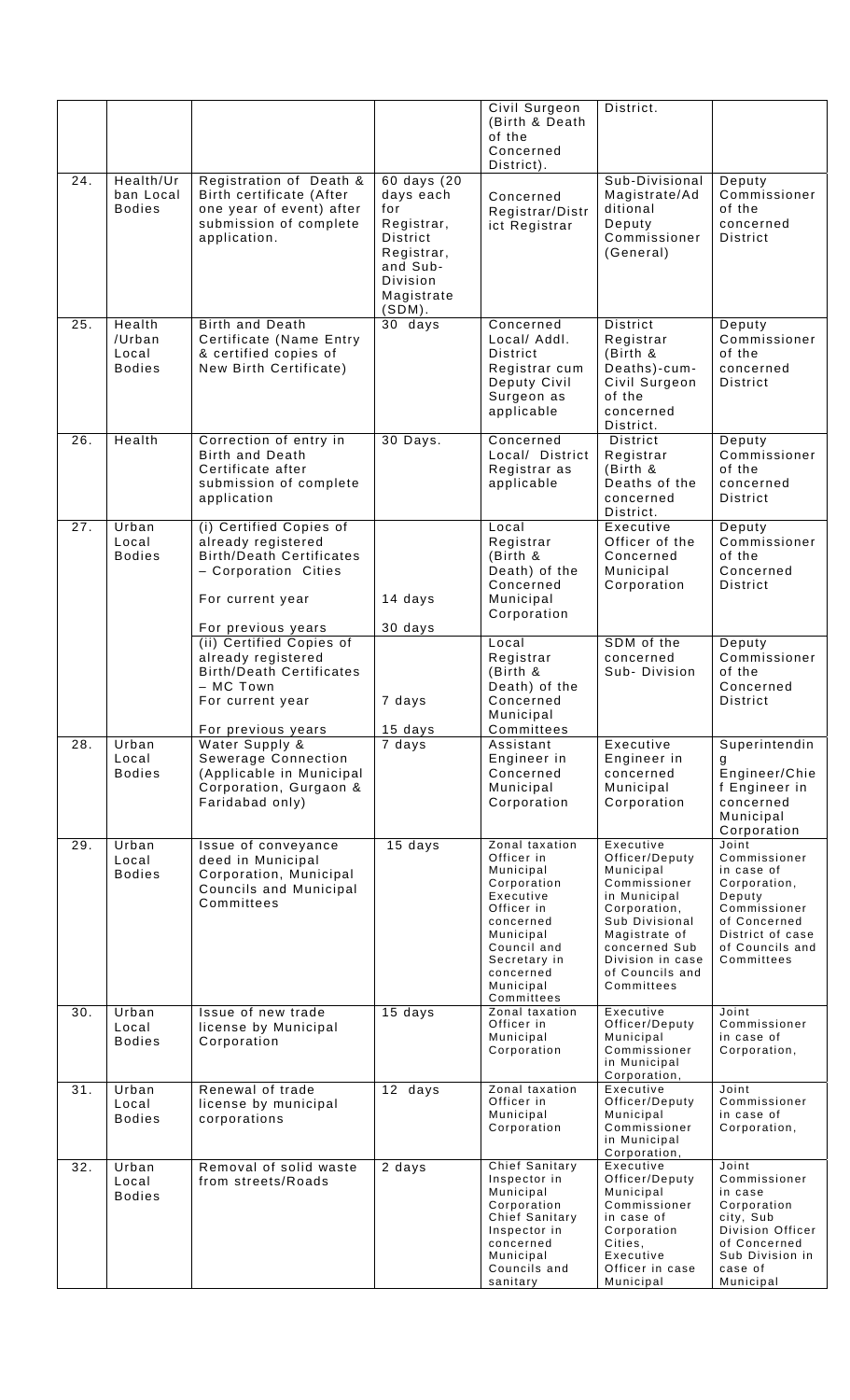|     |                                 |                                                                                                                                                                                                                   |            | Inspector in<br>concerned<br>Municipal<br>Committee                                                                          | Council and<br>Secretary in<br>case of<br>Municipal<br>committee                                                                                                                                                           | Towns                                                                                                                                                                                                                                    |
|-----|---------------------------------|-------------------------------------------------------------------------------------------------------------------------------------------------------------------------------------------------------------------|------------|------------------------------------------------------------------------------------------------------------------------------|----------------------------------------------------------------------------------------------------------------------------------------------------------------------------------------------------------------------------|------------------------------------------------------------------------------------------------------------------------------------------------------------------------------------------------------------------------------------------|
| 33. | Urban<br>Local<br><b>Bodies</b> | Replacement of street<br>lights                                                                                                                                                                                   | 10 days.   | Assistant<br>Engineer in<br>Corporation<br>Cities, Junior<br>Engineer<br>concerned<br>Municipal<br>Council and<br>Committees | Executive<br>Engineer in<br>case of<br>Corporation<br>Cities.<br>Municipal<br>Engineer in<br>concerned<br>Municipal<br>Councils and<br>Committees                                                                          | Superintendin<br>g Engineer/<br>Chief<br>Engineer in<br>case of<br>Corporation<br>city, Sub<br>Division<br>Officer of<br>concerned<br>sub division in<br>concerned<br>Municipal<br>Councils and<br>Committee                             |
| 34. | Urban<br>Local<br><b>Bodies</b> | Water leakages/<br>sewerage blocked/over<br>flow (In case of<br>Municipal Corporation,<br>Gurgaon and Faridabad                                                                                                   | 2 days     | Assistant<br>Engineer in<br>Corporation<br>Cities in<br>Municipal<br>Corporation<br>Faridabad or<br>Gurgaon<br>concerned     | Executive<br>Engineer in<br>case of<br>Municipal<br>Corporation<br>Faridabad and<br>Gurgaon                                                                                                                                | Superintendin<br>g Engineer/<br>Chief<br>Engineer in<br>case of<br>Municipal<br>Corporation<br>Faridabad and<br>Gurgaon                                                                                                                  |
| 35. | Urban<br>Local<br><b>Bodies</b> | (i) Sanction of building<br>plans in the original<br>municipal limits for all<br>uses and sizes except<br>commercial/institutional<br>uses for the sites 1000<br>sq.mtrs and above.                               | 60 days.   | Chief Town<br>Planner/<br>Urban Local<br>Bodies.                                                                             | Sub Divisional<br>Magistrate of<br>concerned<br>Sub Division<br>in case of<br>Municipal<br>Councils/Com<br>mittee and<br>Commissioner<br>, Municipal<br>Corporation<br>concerned in<br>case of<br>Municipal<br>Corporation | The Deputy<br>Commissioner<br>of concerned<br>District in<br>case of<br>Municipal<br>Council/<br>Committee<br>and Principal<br>Secretary to<br>Government<br>Haryana,<br>Urban Local<br>Bodies in<br>case of<br>Municipal<br>Corporation |
|     |                                 | (ii) Sanction of building<br>plans in the original<br>municipal limits for<br>commercial/institutional<br>uses for the sites 1000<br>sq. mtrs. To 5000 sq.<br>mtrs.                                               | 60 days.   | <b>Chief Town</b><br>Planner/<br>Urban Local<br><b>Bodies</b>                                                                | Director,<br>Urban Local<br><b>Bodies</b><br>Department                                                                                                                                                                    | Principal<br>Secretary to<br>Govt. Haryana                                                                                                                                                                                               |
|     |                                 | (iii) Sanction of building<br>plans in the original<br>municipal limits for<br>commercial/institutional<br>uses for the sites 5000<br>sq. mtrs. and above.                                                        | 60 days.   | <b>Chief Town</b><br>Planner/<br>Urban Local<br><b>Bodies</b>                                                                | Director,<br>Urban Local<br><b>Bodies</b><br>Department                                                                                                                                                                    | Principal<br>Secretary to<br>Govt. Haryana                                                                                                                                                                                               |
|     |                                 | (iv) Approval of building<br>plans (up to 5 acres) of<br>permission for change<br>of land use cases in MC<br>Gurgaon and Faridabad.                                                                               | 60 days.   | <b>Chief Town</b><br>Planner,<br>Municipal<br>Corporation<br>Gurgaon/<br>Faridabad                                           | Commissioner<br>Municipal<br>Corporation<br>Gurgaon/<br>Faridabad                                                                                                                                                          | Principal<br>Secretary to<br>Govt.<br>Haryana,                                                                                                                                                                                           |
|     |                                 | (v) Approval of building<br>plans of permission for<br>change of land use<br>cases in Gurgaon &<br>Faridabad for the site<br>more than 5 acres, and<br>in other municipal<br>corporations/ councils/<br>committee | 60 days.   | Chief Town<br>Planner Urban<br>Local Bodies<br>Department                                                                    | Director,<br>Urban Local<br><b>Bodies</b><br>Department                                                                                                                                                                    | Principal<br>Secretary to<br>Govt. Haryana                                                                                                                                                                                               |
| 36. | Urban<br>Local<br><b>Bodies</b> | Change of land use<br>permission for the sites<br>situated within various<br>controlled areas falling<br>with the municipal limits                                                                                | 60 days.   | <b>Chief Town</b><br>Planner,<br>Urban Local<br><b>Bodies</b><br>Department                                                  | Director,<br>Urban Local<br><b>Bodies</b><br>Department                                                                                                                                                                    | Principal<br>Secretary to<br>Government<br>Haryana                                                                                                                                                                                       |
| 37  | Urban<br>Local<br><b>Bodies</b> | Renewal of Fire NOC                                                                                                                                                                                               | $15$ days. | <b>Fire Station</b><br>Officer                                                                                               | $S.D.O. (C)$ of<br>the concerned<br>Sub Division<br>in case of                                                                                                                                                             | Deputy<br>Commissioner<br>of Concerned<br>District in                                                                                                                                                                                    |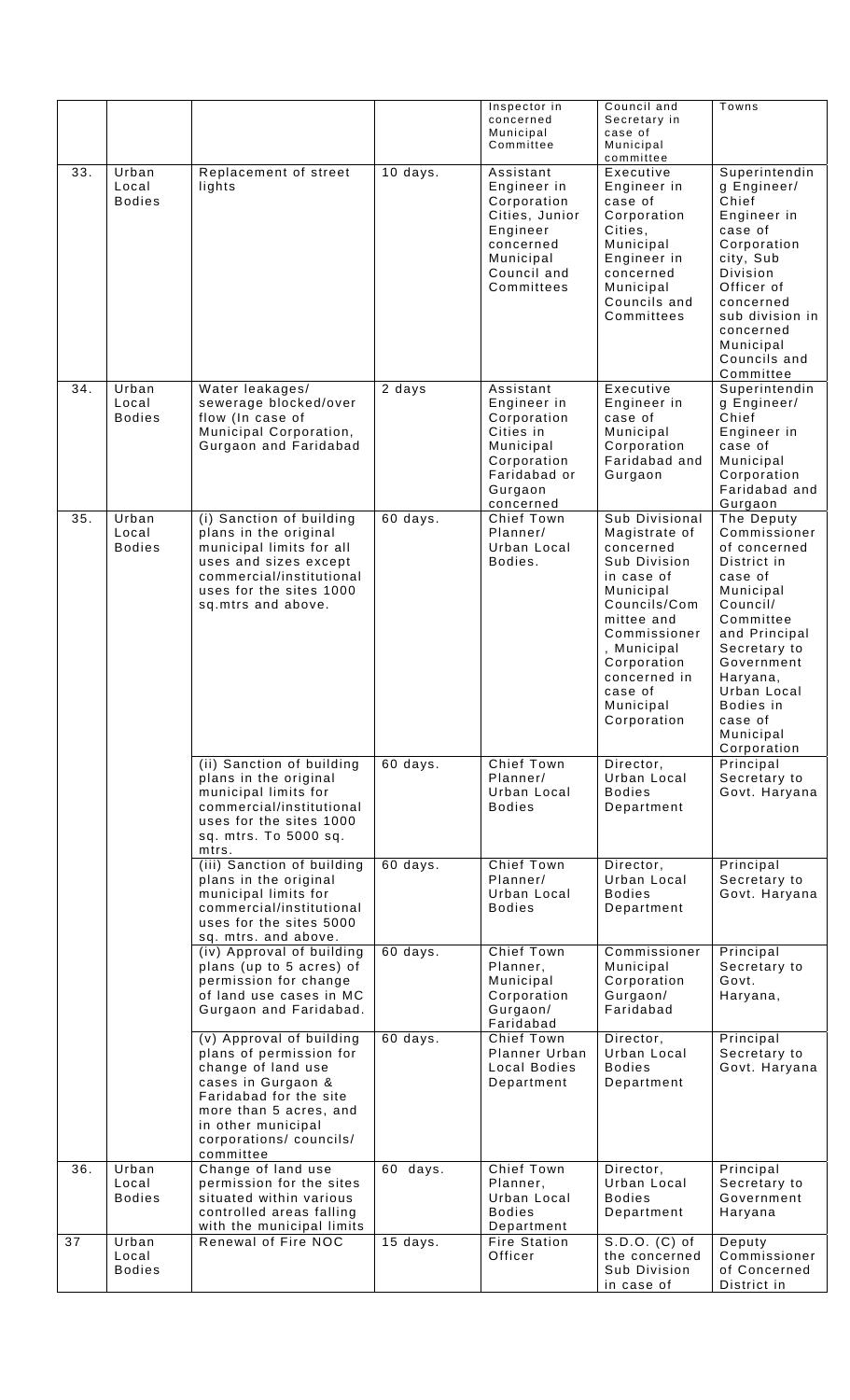|    |                                 |                                                                                                                                                                                                                                                                                                                                                                                                                                                                                                                                                                                                                                                                                                                                                                                                                                                                                                                                                                                                                                                                                                                                                                                                                                                                                                                                                                                                              |          |                                | Municipal<br>Committee<br>and Council,<br>Joint<br>Commissioner<br>of the<br>concerned<br>corporation in<br>case of<br>Municipal<br>Corporation.                                                                 | case of<br>Municipal<br>Committee<br>and Council,<br>Commissioner<br>of the<br>concerned<br>corporation in<br>the case<br>municipal<br>Corporation                                                           |
|----|---------------------------------|--------------------------------------------------------------------------------------------------------------------------------------------------------------------------------------------------------------------------------------------------------------------------------------------------------------------------------------------------------------------------------------------------------------------------------------------------------------------------------------------------------------------------------------------------------------------------------------------------------------------------------------------------------------------------------------------------------------------------------------------------------------------------------------------------------------------------------------------------------------------------------------------------------------------------------------------------------------------------------------------------------------------------------------------------------------------------------------------------------------------------------------------------------------------------------------------------------------------------------------------------------------------------------------------------------------------------------------------------------------------------------------------------------------|----------|--------------------------------|------------------------------------------------------------------------------------------------------------------------------------------------------------------------------------------------------------------|--------------------------------------------------------------------------------------------------------------------------------------------------------------------------------------------------------------|
| 38 | Urban<br>Local<br><b>Bodies</b> | Issuance of Fire NOC in<br>case of Bridling as per<br>nomenclature of<br>National Building code<br>in case of<br>a) Hostel (A-5) less<br>than 15 meters in height<br>having plot area up to<br>4000sq. mtr.<br>b) Education Building B)<br>Less than 15 meters in<br>height having plot area<br>up to 8000 square<br>meters.<br>C) Institutional Building<br>(C).<br>i) Hospital, Sanatoria<br>and Nursing homes (C-1<br>) less than 15 meters in<br>height with plot area up<br>to 4000 square meters.<br>ii) Custodial (C-2<br>) and Penal and Plental<br>$(C-3)$ Less than 10<br>meters in height with<br>plot area up to 4000<br>square meters.<br>d) Assembly Buildings<br>(D-1 to D-5) Less than<br>10 meters in height with<br>plot area up to 4000<br>square meters.<br>e) Mercantile &<br><b>Business Buildings</b><br>$(E, F-1, 8F-2)$ Less than<br>15 meters in height with<br>plot area up to 4000<br>square meters.<br>F) Industrial Buildings<br>$(G)$ .<br>i) Low Hazard (G-1)<br>Less than 15 meters in<br>height but plot area up<br>to 4000 square meters.<br>ii) Moderate Hazard (G-<br>2) Less than 15 meters<br>in height but plot area<br>up to 4000 square<br>meters.<br>iii) High Hazard (G-3)<br>Less than 15 meters in<br>height but plot area up<br>to 4000 square meters.<br>g) Storage Buildings (H)<br>Below 15 meters in<br>height and plot area up<br>to 4000 square meters. | 60 days. | <b>Fire Station</b><br>Officer | S.D.O. (C) of<br>the concerned<br>Sub Division<br>in case of<br>Municipal<br>Committee<br>and Council,<br>Joint<br>Commissioner<br>of the<br>concerned<br>corporation in<br>case of<br>Municipal<br>Corporation. | Deputy<br>Commissioner<br>of Concerned<br>District in<br>case of<br>Municipal<br>Committee<br>and Council,<br>Commissioner<br>of the<br>concerned<br>corporation in<br>the case<br>municipal<br>Corporation. |
| 39 | Urban<br>Local                  | <b>Issuance of Fire NOC</b><br>in case of Buildings as                                                                                                                                                                                                                                                                                                                                                                                                                                                                                                                                                                                                                                                                                                                                                                                                                                                                                                                                                                                                                                                                                                                                                                                                                                                                                                                                                       | 60 days. | <b>Fire Station</b><br>Officer | Deputy<br>Commissioner                                                                                                                                                                                           | Addl. Chief<br>Secretary                                                                                                                                                                                     |
|    | <b>Bodies</b>                   | per nomenclature of<br>National Building code<br>in case of<br>a) Residential Buildings<br>(A)<br>(i) Dormitories (A-3)<br>and Apartment Houses<br>$(A-4)$ 15 meters and<br>above but not<br>exceeding 35 meters in<br>height.<br>(ii) Hostel (A-5) height<br>less than 15 meters                                                                                                                                                                                                                                                                                                                                                                                                                                                                                                                                                                                                                                                                                                                                                                                                                                                                                                                                                                                                                                                                                                                            |          |                                | of Concerned<br>District in<br>case of<br>Municipal<br>Committee<br>and Council,<br>Commissioner<br>of the<br>concerned<br>corporation in<br>the case<br>municipal<br>Corporation                                | Urban<br>Development<br>Department in<br>case of<br>Municipal<br>Corporation<br>whereas<br>Director,<br>Urban Local<br>Bodies in<br>case of<br>Municipal<br>Councils and                                     |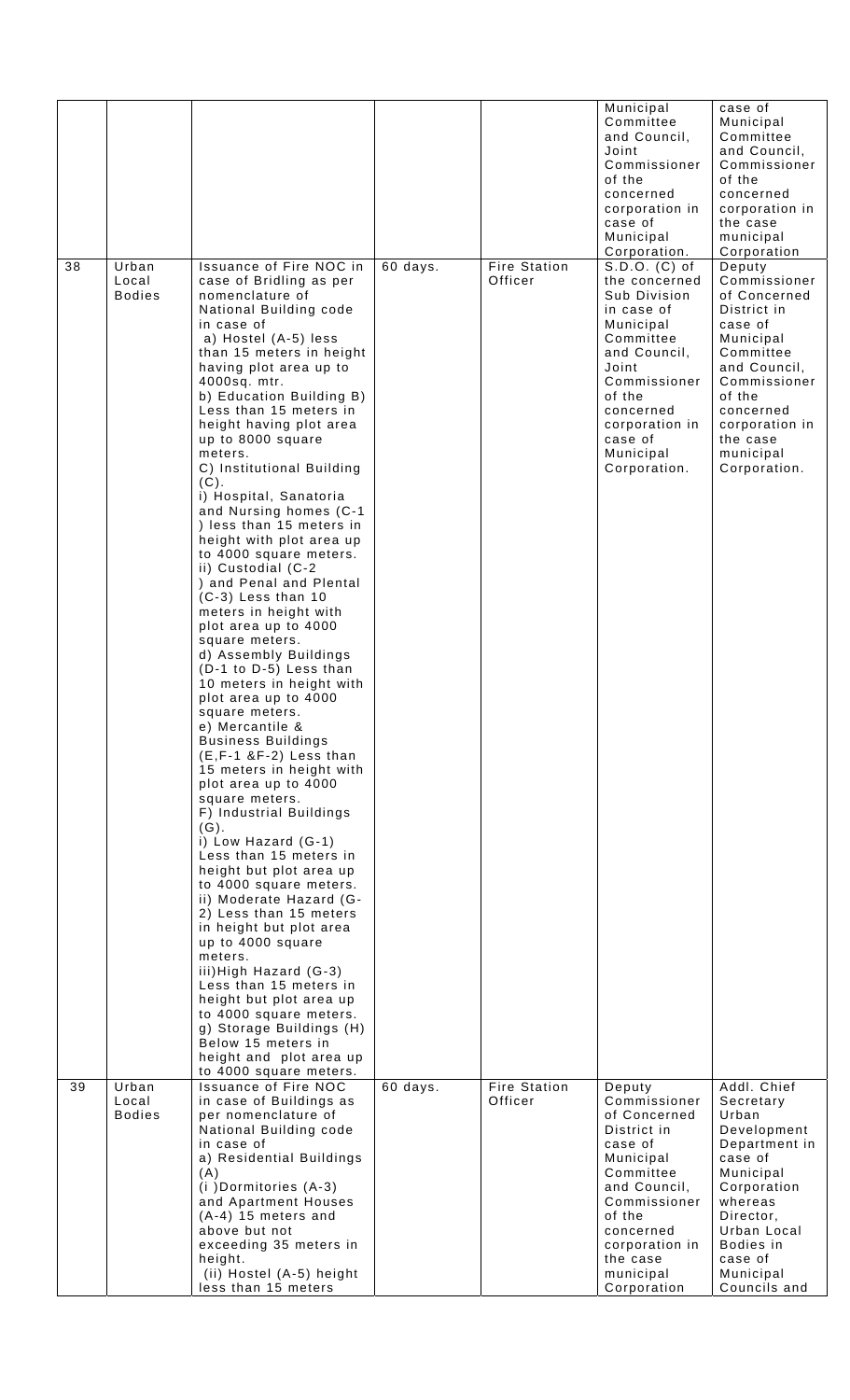|    |                                 | having plot area more<br>than 4000sq. meters but<br>less 8000 square<br>meters.<br>b) Education Building<br>(B) height less than 15<br>meters in height having<br>plot area more than<br>8000 square meters but<br>less 16000 square<br>meters.<br>c) Institutional Buildings<br>(C)<br>i) Hospital, Sanatoria<br>and Nursing homes (C-1<br>) less than 15 meters in<br>height but plot area<br>above 4000 square<br>meters but but less<br>8000 square meters.<br>ii) Custodial (C-2<br>) and Penal and Plental<br>$(C-3)$ Less than 10<br>meters in height with<br>plot area more than<br>4000 square meters but<br>less 15000 square<br>meters.<br>d) Assembly Buildings<br>(D-1 to D-5) Less than<br>10 meters in height with<br>plot area more than<br>4000 square meters but<br>less 8000 square<br>meters.<br>e) Mercantile &<br><b>Business Buildings</b><br>$(E, F-1 \& F-2)$ Less than<br>15 meters in height with<br>plot area above 4000<br>square meters but less<br>8000 square meters.<br>F) Industrial Buildings<br>$(G)$ .<br>i) Low Hazard (G-1)<br>less than 15 meters in<br>height with plot area<br>above 4000 square<br>meters but less 8000<br>square meters.<br>ii) Moderate Hazard (G-<br>2) Less than 15 meters<br>in height with plot area<br>above 4000 square<br>meters but less 8000<br>square meters.<br>iii) High Hazard (G-3)<br>Less than 15 meters in<br>height with plot area<br>above 4000 square<br>meters but less 8000<br>square meters.<br>g) Storage Buildings (H)<br>Below 15 meters in<br>height with plot area<br>above 4000 square |          |                                |                                                                                                                 | Committees.                                                                                                |
|----|---------------------------------|----------------------------------------------------------------------------------------------------------------------------------------------------------------------------------------------------------------------------------------------------------------------------------------------------------------------------------------------------------------------------------------------------------------------------------------------------------------------------------------------------------------------------------------------------------------------------------------------------------------------------------------------------------------------------------------------------------------------------------------------------------------------------------------------------------------------------------------------------------------------------------------------------------------------------------------------------------------------------------------------------------------------------------------------------------------------------------------------------------------------------------------------------------------------------------------------------------------------------------------------------------------------------------------------------------------------------------------------------------------------------------------------------------------------------------------------------------------------------------------------------------------------------------------------------------------------------------|----------|--------------------------------|-----------------------------------------------------------------------------------------------------------------|------------------------------------------------------------------------------------------------------------|
|    |                                 | meters but less than<br>8000 square meters.                                                                                                                                                                                                                                                                                                                                                                                                                                                                                                                                                                                                                                                                                                                                                                                                                                                                                                                                                                                                                                                                                                                                                                                                                                                                                                                                                                                                                                                                                                                                      |          |                                |                                                                                                                 |                                                                                                            |
| 40 | Urban<br>Local<br><b>Bodies</b> | Issuance of Fire NOC in<br>case of Building as per<br>nomenclature of<br>National Building code<br>in case of buildings not<br>covered at Sr. No. 38&<br>39                                                                                                                                                                                                                                                                                                                                                                                                                                                                                                                                                                                                                                                                                                                                                                                                                                                                                                                                                                                                                                                                                                                                                                                                                                                                                                                                                                                                                      | 60 days. | <b>Fire Station</b><br>Officer | Director<br>Urban Local<br><b>Bodies</b>                                                                        | Addl. Chief<br>Secretary<br>Urban<br>Development<br>Department.                                            |
| 41 | Urban<br>Local<br><b>Bodies</b> | Approval and renewal of<br>fire fighting scheme in<br>case of Building as per<br>nomenclature of<br>National Building code<br>in case of<br>(a) Hostel (A-5) less<br>than 15 meters in height                                                                                                                                                                                                                                                                                                                                                                                                                                                                                                                                                                                                                                                                                                                                                                                                                                                                                                                                                                                                                                                                                                                                                                                                                                                                                                                                                                                    | 60 days. | <b>Fire Station</b><br>Officer | S.D.O. (C) of<br>the concerned<br>Sub Division<br>in case of<br>Municipal<br>Committee<br>and Council,<br>Joint | Deputy<br>Commissioner<br>of Concerned<br>District in<br>case of<br>Municipal<br>Committee<br>and Council, |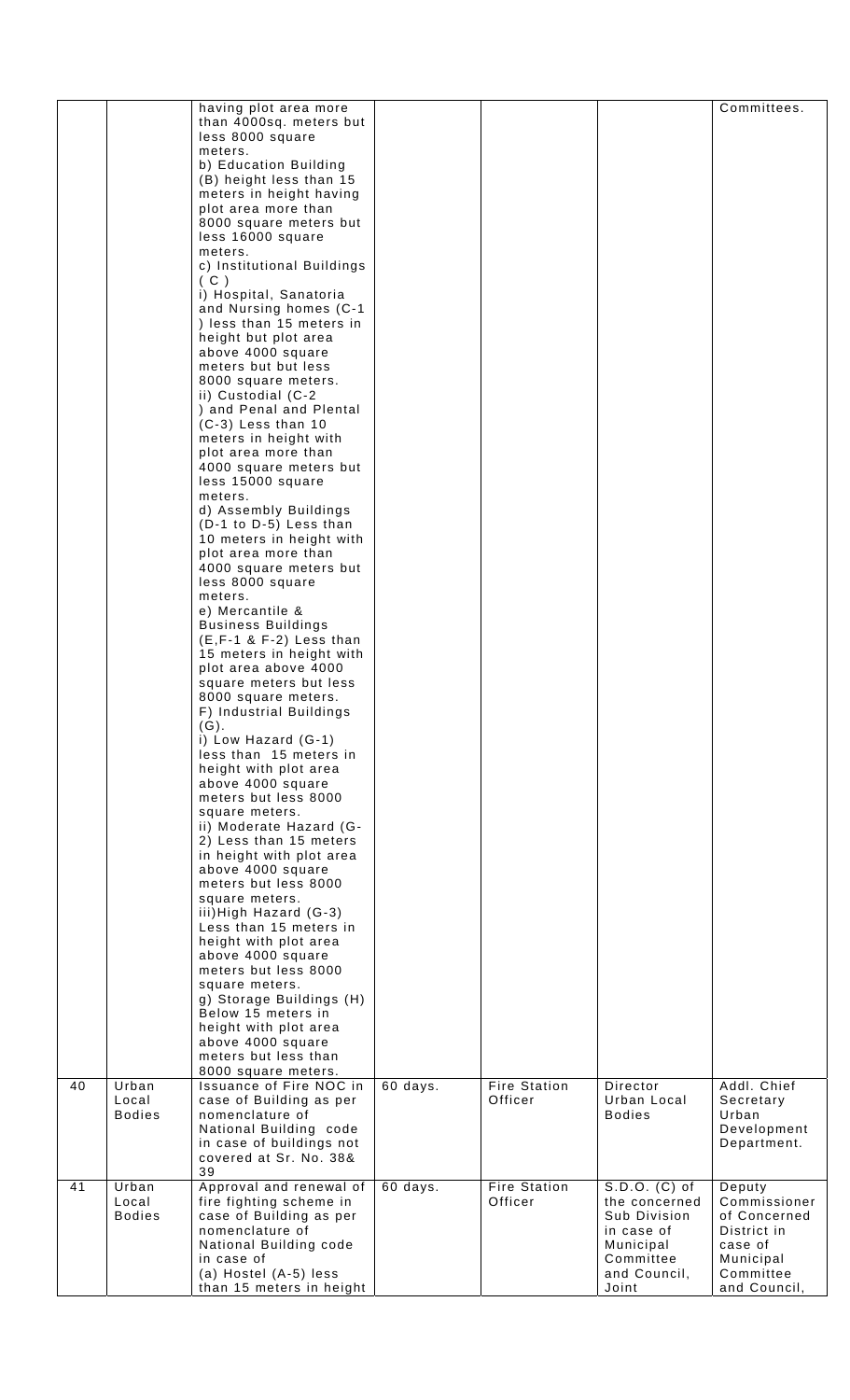|    |                                 | having plot area up to<br>4000 square meters.<br>b) Education Building<br>(B) height less than 15<br>meters in height having<br>plot area more than<br>8000 square meters.<br>c) Industrial Buildings<br>(C).<br>i) Hospital, Sanatoria<br>and Nursing homes (C-1<br>) less than 15 meters in<br>height with plot area<br>above 4000 square<br>meters.<br>ii) Custodial (C-2<br>) and Penal and Plental<br>$(C-3)$ Less than 10<br>meters in height with<br>plot area up to 4000<br>square meters.<br>d) Assembly Buildings<br>(D-1 to D-5) Less than<br>10 meters in height with                                                                                                                                                    |          |                         | Commissioner<br>of the<br>concerned<br>corporation in<br>case of<br>Municipal<br>Corporation.                                                                                                               | Commissioner<br>of the<br>concerned<br>corporation in<br>the case<br>municipal<br>Corporation.                                                                                                                      |
|----|---------------------------------|--------------------------------------------------------------------------------------------------------------------------------------------------------------------------------------------------------------------------------------------------------------------------------------------------------------------------------------------------------------------------------------------------------------------------------------------------------------------------------------------------------------------------------------------------------------------------------------------------------------------------------------------------------------------------------------------------------------------------------------|----------|-------------------------|-------------------------------------------------------------------------------------------------------------------------------------------------------------------------------------------------------------|---------------------------------------------------------------------------------------------------------------------------------------------------------------------------------------------------------------------|
|    |                                 | plot area up to 4000<br>square meters.<br>e) Mercantile &<br><b>Business Buildings</b><br>$(E, F-1 \& F-2)$ Less than<br>15 meters in height with<br>plot area up to 4000<br>square meters.<br>F) Industrial Buildings<br>$(G)$ .<br>i) Low Hazard (G-1)<br>less than 15 meters in<br>height but plot area up<br>to 4000 square meters.<br>ii) Moderate Hazard (G-<br>2) Less than 15 meters<br>in height but plot area<br>up to 4000 square<br>meters.<br>iii) High Hazard (G-3)<br>Less than 15 meters in<br>height but plot area up<br>to 4000 square meters.<br>g) Storage Buildings (H)<br>Below 15 meters in<br>height and plot area up<br>to 4000 square meters.                                                              |          |                         |                                                                                                                                                                                                             |                                                                                                                                                                                                                     |
| 42 | Urban<br>Local<br><b>Bodies</b> | Approval and renewal of<br>fire fighting scheme in<br>case of Building as per<br>nomenclature of<br>National Building code<br>in case of<br>a) Residential Buildings<br>(A)<br>(i) Dormitories (A-3)<br>and Apartment Houses<br>$(A-4)$ 15 meters and<br>above but not<br>exceeding 35 meters in<br>height.<br>(ii) Hostel (A-5) height<br>less than 15 meters<br>having plot area more<br>than 4000sq. meters but<br>less 8000 square<br>meters.<br>b) Education Building<br>(B) height less than 15<br>meters in height having<br>plot area more than<br>8000 square meters but<br>less 16000 square<br>meters.<br>c) Institutional Buildings<br>(C)<br>i) Hospital, Sanatoria<br>and Nursing homes (C-1<br>less than 15 meters in | 60 days. | Fire Station<br>Officer | Deputy<br>Commissioner<br>of Concerned<br>District in<br>case of<br>Municipal<br>Committee<br>and Council,<br>Commissioner<br>of the<br>concerned<br>corporation in<br>the case<br>municipal<br>Corporation | Addl. Chief<br>Secretary<br>Urban<br>Development<br>Department in<br>case of<br>Municipal<br>Corporation<br>whereas<br>Director,<br>Urban Local<br>Bodies in<br>case of<br>Municipal<br>Councils and<br>Committees. |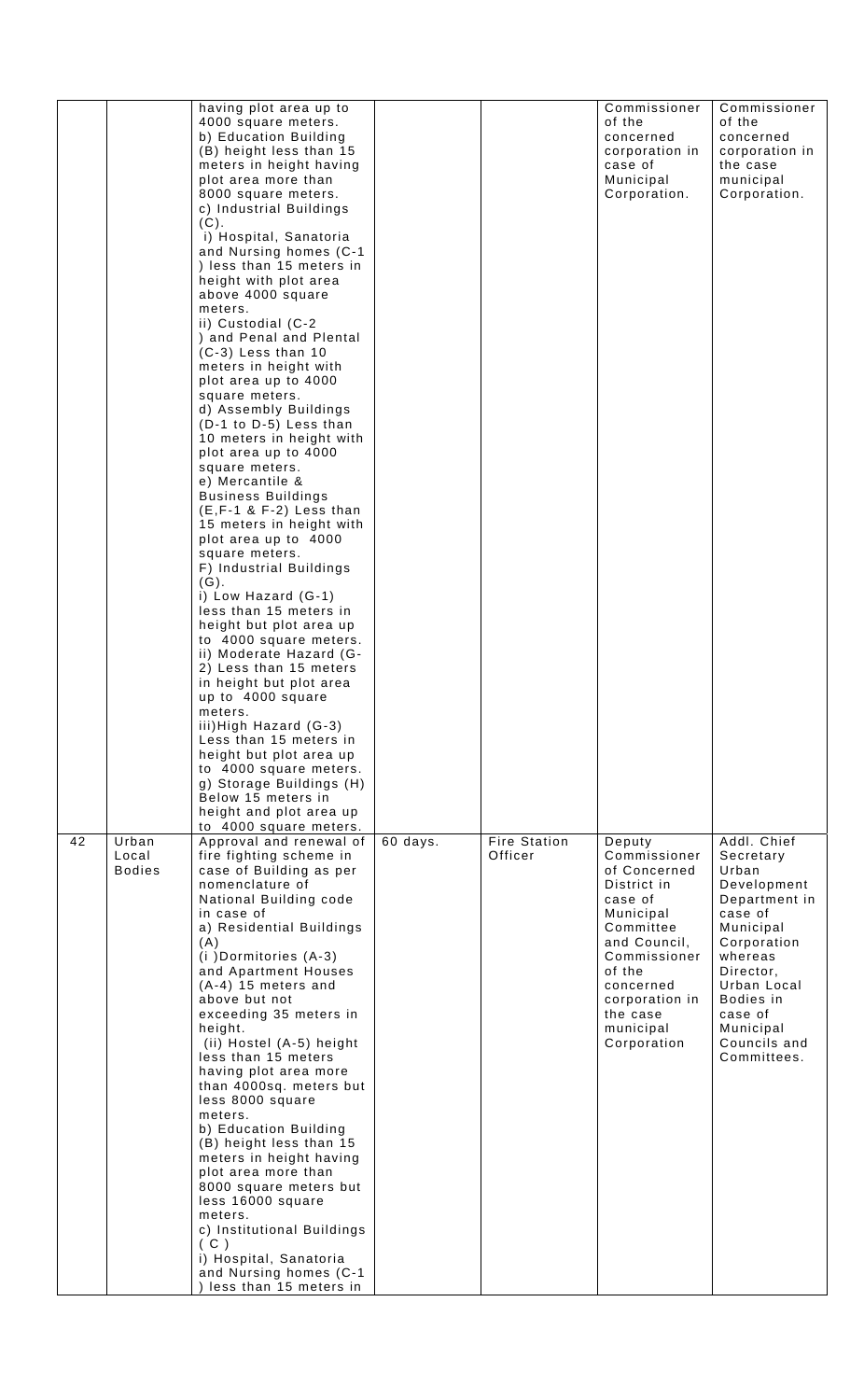|    |                                 | height but plot area<br>above 4000 square<br>meters but but less<br>8000 square meters.<br>ii) Custodial (C-2<br>) and Penal and Plental<br>$(C-3)$ Less than 10<br>meters in height with<br>plot area more than<br>4000 square meters but<br>less 15000 square<br>meters.<br>d) Assembly Buildings<br>(D-1 to D-5) Less than<br>10 meters in height with<br>plot area more than<br>4000 square meters but<br>less 8000 square<br>meters.<br>e) Mercantile &<br><b>Business Buildings</b><br>$(E, F-1 \& F-2)$ Less than<br>15 meters in height with<br>plot area above 4000<br>square meters but less<br>8000 square meters.<br>F) Industrial Buildings<br>$(G)$ .<br>i) Low Hazard (G-1)<br>less than 15 meters in<br>height with plot area<br>above 4000 square<br>meters but less 8000<br>square meters.<br>ii) Moderate Hazard (G-<br>2) Less than 15 meters<br>in height with plot area<br>above 4000 square<br>meters but less 8000<br>square meters.<br>iii) High Hazard (G-3)<br>Less than 15 meters in<br>height with plot area<br>above 4000 square<br>meters but less 8000<br>square meters.<br>g) Storage Buildings (H)<br>Below 15 meters in<br>height with plot area<br>above 4000 square<br>meters but less than<br>8000 square meters. |          |                                                                                                                      |                                                                                                                                                                                                                  |                                                                                                                                                                                                              |
|----|---------------------------------|---------------------------------------------------------------------------------------------------------------------------------------------------------------------------------------------------------------------------------------------------------------------------------------------------------------------------------------------------------------------------------------------------------------------------------------------------------------------------------------------------------------------------------------------------------------------------------------------------------------------------------------------------------------------------------------------------------------------------------------------------------------------------------------------------------------------------------------------------------------------------------------------------------------------------------------------------------------------------------------------------------------------------------------------------------------------------------------------------------------------------------------------------------------------------------------------------------------------------------------------------------|----------|----------------------------------------------------------------------------------------------------------------------|------------------------------------------------------------------------------------------------------------------------------------------------------------------------------------------------------------------|--------------------------------------------------------------------------------------------------------------------------------------------------------------------------------------------------------------|
| 43 | Urban<br>Local<br><b>Bodies</b> | Approval and renewal of<br>fire fighting scheme in<br>case of Building as per<br>nomenclature of<br>National Building code<br>in case of not covered<br>at sr. no. 41 & 42.                                                                                                                                                                                                                                                                                                                                                                                                                                                                                                                                                                                                                                                                                                                                                                                                                                                                                                                                                                                                                                                                             | 60 days. | <b>Fire Station</b><br>Officer                                                                                       | Director,<br>Urban Local<br><b>Bodies</b>                                                                                                                                                                        | Addl. Chief<br>Secretary<br>Urban<br>Development                                                                                                                                                             |
| 44 | Urban<br>Local<br><b>Bodies</b> | Change of<br>owner/occupier in<br>Property Tax Register<br>(Except in death case)                                                                                                                                                                                                                                                                                                                                                                                                                                                                                                                                                                                                                                                                                                                                                                                                                                                                                                                                                                                                                                                                                                                                                                       | 15 days  | Secretary/E.O<br>/Zonal<br>Taxation<br>Officer in<br>concerned<br>Municipal<br>Committee/<br>Council/<br>Corporation | S.D.O. (C) of<br>the concerned<br>Sub Division<br>in case of<br>Municipal<br>Committee<br>and Council,<br>Joint<br>Commissioner<br>of the<br>concerned<br>corporation in<br>case of<br>Municipal<br>Corporation. | Deputy<br>Commissioner<br>of Concerned<br>District in<br>case of<br>Municipal<br>Committee<br>and Council,<br>Commissioner<br>of the<br>concerned<br>corporation in<br>the case<br>municipal<br>Corporation. |
| 45 | Urban<br>Local<br><b>Bodies</b> | Change of<br>owner/occupier in<br>Property Tax Register<br>in death case                                                                                                                                                                                                                                                                                                                                                                                                                                                                                                                                                                                                                                                                                                                                                                                                                                                                                                                                                                                                                                                                                                                                                                                | 45 days  | Secretary/E.O<br>/Zonal<br>Taxation<br>Officer in<br>concerned<br>Municipal<br>Committee/<br>Council/                | S.D.O. (C) of<br>the concerned<br>Sub Division<br>in case of<br>Municipal<br>Committee<br>and Council,<br>Joint                                                                                                  | Deputy<br>Commissioner<br>of Concerned<br>District in<br>case of<br>Municipal<br>Committee<br>and Council,                                                                                                   |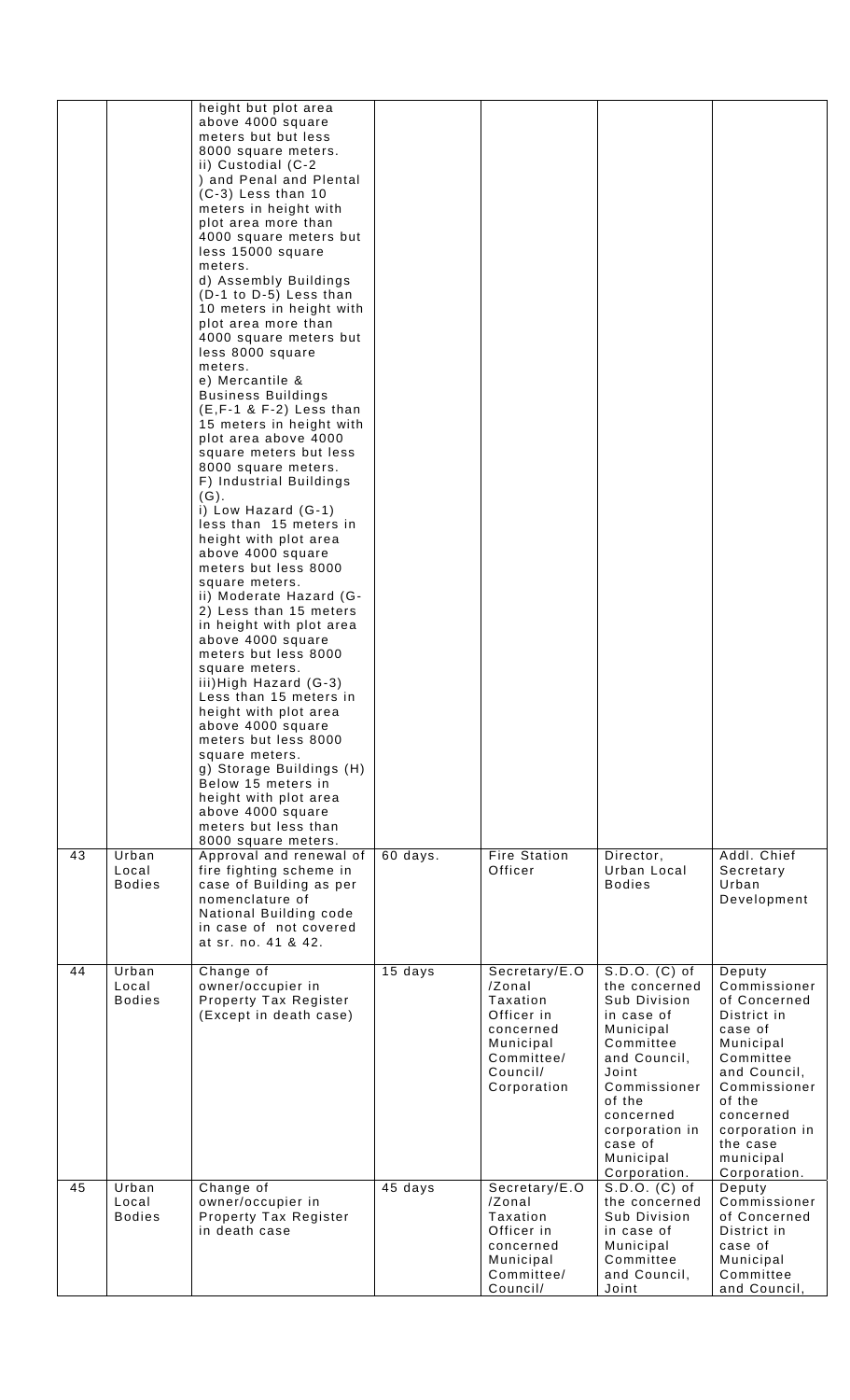|    |                           |                                                                                                                                                                         |                      | Corporation                                                               | Commissioner<br>of the<br>concerned<br>corporation in<br>case of<br>Municipal<br>Corporation. | Commissioner<br>of the<br>concerned<br>corporation in<br>the case<br>municipal<br>Corporation. |
|----|---------------------------|-------------------------------------------------------------------------------------------------------------------------------------------------------------------------|----------------------|---------------------------------------------------------------------------|-----------------------------------------------------------------------------------------------|------------------------------------------------------------------------------------------------|
| 46 |                           |                                                                                                                                                                         |                      |                                                                           |                                                                                               |                                                                                                |
| 47 |                           |                                                                                                                                                                         |                      |                                                                           |                                                                                               |                                                                                                |
| 48 | Public<br>Health<br>Engg. | (i) Sanction of water<br>supply connection in the<br>Rural and Urban areas.                                                                                             | $12$ days            | Concerned<br>SDE of PHED                                                  | Concerned EE<br>of PHED                                                                       | Concerned SE<br>of PHED                                                                        |
|    |                           | (ii) Sanction of<br>sewerage connection in<br>Cities and MC Towns                                                                                                       | 12 days              | Concerned<br>SDE of PHED                                                  | Concerned EE<br>of PHED                                                                       | Concerned SE<br>of PHED                                                                        |
| 49 | Public<br>Health<br>Engg. | (i) Water Leakage/ Over<br>Flow pipes                                                                                                                                   | 3 days               | Concerned<br>SDE of PHED                                                  | Concerned EE<br>of PHED                                                                       | Concerned SE<br>of PHED                                                                        |
|    |                           | (ii) Sewerage/ Blocked/<br>Over flow of Manholes.                                                                                                                       | 7 days               | Concerned<br>SDE of PHED                                                  | Concerned EE<br>of PHED                                                                       | Concerned SE<br>of PHED                                                                        |
|    |                           | (iii). Restoration of<br>Water Supply due to<br>minor problems i.e.<br>fault in pumping<br>machinery, electric<br>wiring, distribution<br>systems etc.                  | 3 days               | Concerned<br>SDE of PHED                                                  | Concerned EE<br>of PHED                                                                       | Concerned SE<br>of PHED                                                                        |
|    |                           | (iv). Restoration of<br>Water Supply due to<br>major problems i.e.<br>shortage of raw water,<br>burning of transformer<br>and fault in LT/HT lines<br>etc.              | 6 days.              | Concerned<br>SDE of PHED                                                  | <b>Concerned EE</b><br>of PHED                                                                | Concerned SE<br>of PHED                                                                        |
|    |                           | (v). Restoration of<br>Water Supply due to<br>major problems i.e.<br>burning of transformer,<br>other major electric<br>fault etc. to<br>rectified/repaired by<br>PHED. | 10 days              | Concerned<br>SDE of PHED                                                  | <b>Concerned EE</b><br>of PHED                                                                | Concerned SE<br>of PHED                                                                        |
| 50 | Power                     | Normal fuse off call<br>In cities and town                                                                                                                              | 4 hours              | Concerned<br>Linear/<br>Complaint<br>center in<br>charge of the<br>shift  | JE [In charge]                                                                                | SDO[OP]                                                                                        |
|    |                           | In rural area                                                                                                                                                           | 16 hours             | Concerned<br>Lineman/<br>Complaint<br>center in<br>charge of the<br>shift | JE [In charge]                                                                                | SDO[OP]                                                                                        |
| 51 | Power                     | <b>Overhead line</b><br>breakdowns<br>In Cities and Town                                                                                                                | 8 hours              | JE [In charge]                                                            | SDO[OP]                                                                                       | XEN[OP]                                                                                        |
|    |                           | In Rural area                                                                                                                                                           | 16 hours             | <b>JE</b><br>[ln]<br>charge]                                              | SDO[OP]                                                                                       | XEN[OP]                                                                                        |
| 52 | Power                     | <b>Overhead line</b><br>breakdowns due to<br>breakage of poles.<br>In Cities and Towns                                                                                  |                      | JE<br>$\overline{\ln}$<br>charge]                                         | SDO[OP]                                                                                       | XEN[OP]                                                                                        |
|    |                           | In Rural Area-                                                                                                                                                          | 12 hours<br>24 hours | <b>JE</b><br>[ln]<br>charge]                                              | SDO[OP]                                                                                       | XEN[OP]                                                                                        |
| 53 | Power                     | <b>Underground cables</b><br>breakdown<br>In Cities & towns                                                                                                             | 48 hours             | JE.<br>$\lfloor \ln \rfloor$<br>charge]                                   | SDO[OP]                                                                                       | XEN[OP]                                                                                        |
|    |                           | In Rural Area                                                                                                                                                           | 48 hours             | $\overline{\mathsf{JE}}$<br>[ln]<br>charge]                               | SDO[OP]                                                                                       | XEN[OP]                                                                                        |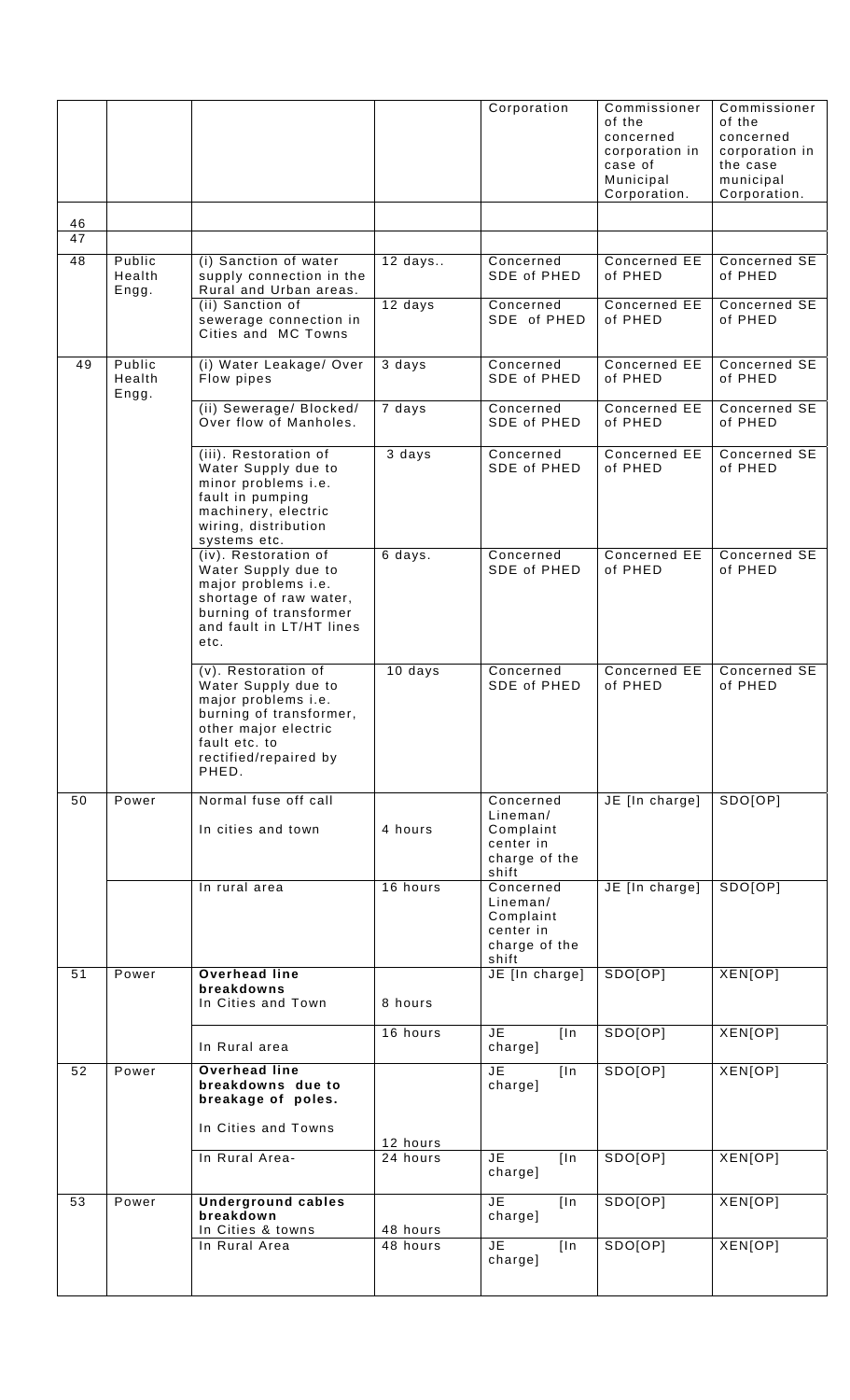| 54 | Power | <b>Distribution</b>                                                                |                                                                | <b>JE</b><br>[ln]                 | SDO[OP]         | XEN[OP]        |
|----|-------|------------------------------------------------------------------------------------|----------------------------------------------------------------|-----------------------------------|-----------------|----------------|
|    |       | <b>Transformer failure</b><br>In Cities and Towns                                  | 24 hours                                                       | charge]                           |                 |                |
|    |       | In Rural Area                                                                      | 48 hours                                                       | <b>JE</b><br>[ln]<br>charge]      | SDO[OP]         | XEN[OP]        |
| 55 | Power | Major Power failure<br>involving power<br>transformer/equipment                    | 7 days                                                         | XEN/<br>Construction              | SE[OP]          | CE[OP]         |
|    |       | Alternate arrangement<br>to restore the supply in<br>the affected area             | 24 hours.                                                      |                                   |                 |                |
| 56 | Power | Period of Schedule<br>outage<br>a) Maximum duration in                             | Not to<br>exceed 8<br>hours in any<br>day                      | <b>JE</b><br>[ln]<br>charge]      | SDO[OP]         | XEN[OP]        |
|    |       | a single stretch                                                                   |                                                                |                                   |                 |                |
|    |       | b) Restoration of supply                                                           | By 6 PM on<br>any day                                          | JE<br>$\overline{\ln}$<br>charge] | SDO[OP]         | <b>XEN[OP]</b> |
| 57 | Power | Voltage Fluctuation with                                                           |                                                                | JE [In charge]                    | SDO[OP]         | XEN[OP]        |
|    |       | no expansion/<br>enhancement of network<br>involved                                |                                                                | JE [In charge]                    | SDO[OP]         | XEN[OP]        |
|    |       | In Cities and Towns                                                                | 4 hours                                                        |                                   |                 |                |
|    |       | In Rural Area-                                                                     | 8 hours                                                        |                                   |                 |                |
| 58 | Power | <b>Meter Complaints</b>                                                            |                                                                | <b>JE</b><br>[ln]<br>charge]      | SDO[OP]         | XEN[OP]        |
|    |       | (i)Inspect and check<br>correctness after<br>receipt of meter testing<br>fee       | 7 days                                                         |                                   |                 |                |
|    |       | (ii)Replace slow/ fast<br>meters/ Creeping/<br>stuck/ defective                    | Within 7<br>days of its<br>being<br>established<br>on checkina | <b>JE</b><br>[ln]<br>charge]      | SDO[OP]         | XEN[OP]        |
|    |       | iii)Replace burnt meters<br>if cause not attributable<br>to consumer.              | 7 days                                                         | JE<br>[ln]<br>charge]             | SDO[OP]         | XEN[OP]        |
|    |       | (iv)Replace burnt<br>meters in all other<br>cases after payment of<br>charges      | 24 hours                                                       | JE<br>[ln]<br>charge]             | SDO[OP]         | XEN[OP]        |
| 59 | Power | Release of new<br>connection/additional<br>load/ demand                            | 30 days                                                        | SDO [OP]                          | XEN [OP]        | SE [OP]        |
|    |       | [a] Release of<br>connection where<br>service is feasible from<br>existing network | $30$ days                                                      | SDO [OP]                          | <b>XEN [OP]</b> | SE [OP]        |
|    |       | [b] Release of<br>connection where<br>network<br>expansion/enhancement             |                                                                | SDO [OP]                          | XEN [OP]        | SE [OP]        |
|    |       | required for providing<br>connection[Except<br>Agricultural]                       |                                                                |                                   |                 |                |
|    |       | (i) For LT Connections                                                             | 30 days                                                        |                                   |                 |                |
|    |       | (ii) For 11 $KV$<br>Connections                                                    | 71 days                                                        | SDO [OP]                          | XEN [OP]        | SE [OP]        |
|    |       | $(iii)$ For 33 KV<br>Connections                                                   | 90 days                                                        | XEN [OP]                          | SE [OP]         | CE [OP]        |
|    |       | (iv) Above 33 KV level<br>connections                                              | 90 days                                                        | <b>XEN [OP]</b>                   | SE [OP]         | CE [OP]        |
| 60 | Power | <b>Transfer of title and</b><br>conversion of services                             |                                                                |                                   |                 |                |
|    |       | a) Transfer of title and<br>/or change of category                                 | 7 days                                                         | SDO [OP]                          | XEN [OP]        | SE [OP]        |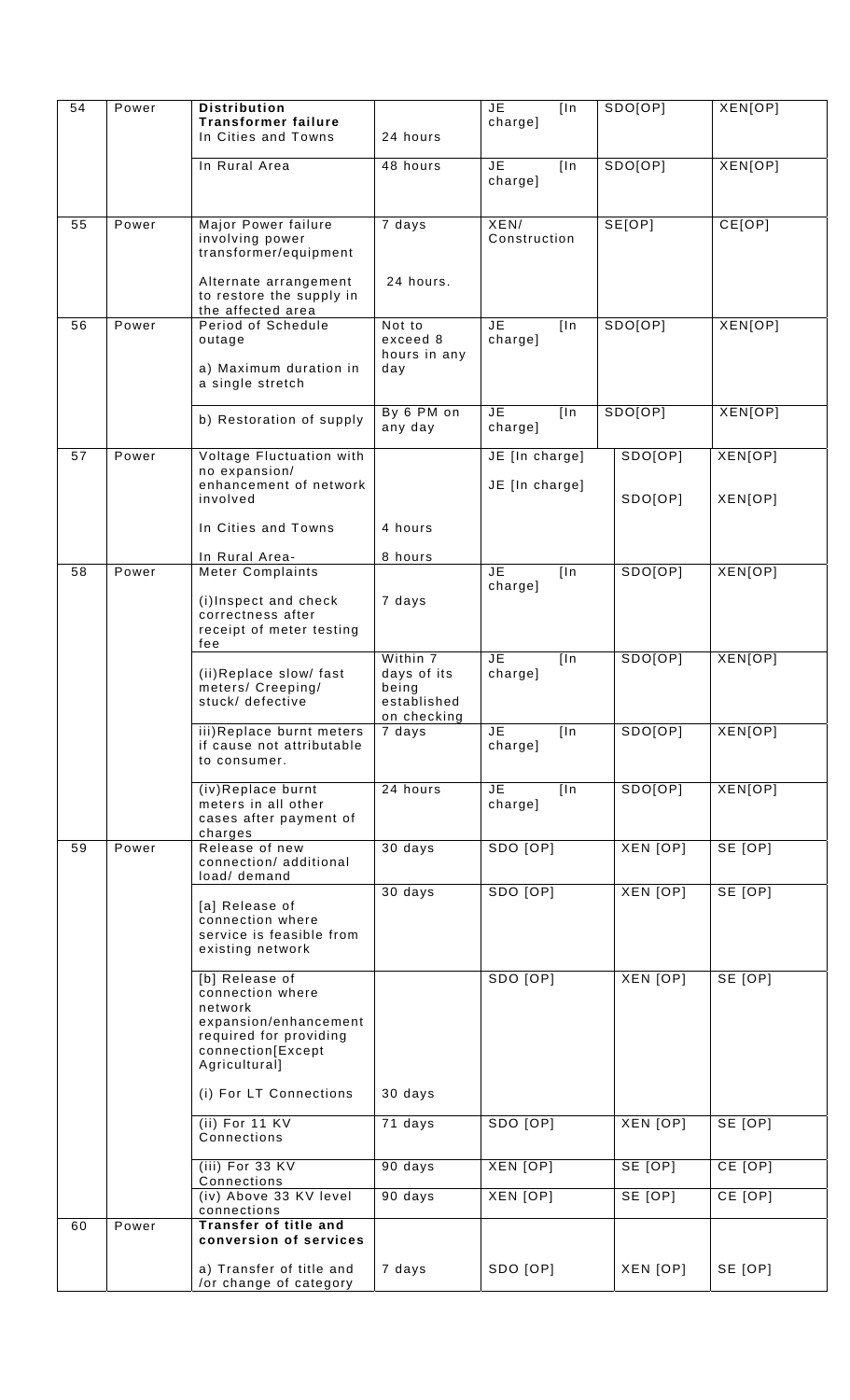|    |           | b) Conversion of LT          |                     | JE.<br>[ln]                | SDO[OP]               | XEN[OP]               |
|----|-----------|------------------------------|---------------------|----------------------------|-----------------------|-----------------------|
|    |           | single phase to LT three     |                     | charge]                    |                       |                       |
|    |           | phase or vice-versa-         |                     |                            |                       |                       |
|    |           | from the date of             | 30 days             |                            |                       |                       |
|    |           | payment charges              |                     |                            |                       |                       |
|    |           | c) Conversion of LT to       | 30 days             | JE.<br>[ln]                | SDO[OP]               | <b>XEN[OP]</b>        |
|    |           | HT or vice-versa- after      |                     | charge]                    |                       |                       |
|    |           | payment of charges           |                     |                            |                       |                       |
|    |           | d) Conversion of HT to       |                     | $\overline{\mathsf{JE}}$   | SDO[OP]               | XEN[OP]               |
|    |           |                              | 30 days             | [ln]                       |                       |                       |
|    |           | EHT or vice-versa -after     |                     | charge]                    |                       |                       |
|    |           | payment of charges           |                     |                            |                       |                       |
| 61 | Power     | Shifting of                  |                     |                            |                       |                       |
|    |           | meter/service                |                     |                            |                       |                       |
|    |           | connection and other         |                     |                            |                       |                       |
|    |           | services                     |                     |                            |                       |                       |
|    |           |                              |                     | JE<br>[ln]                 | SDO (OP)              | XEN (OP)              |
|    |           | (i) Shifting of meter/       | 15 days             | charge]                    |                       |                       |
|    |           | service connection           |                     |                            |                       |                       |
|    |           | (ii) Shifting of LT/HT       | 45 days             | <b>SDO</b>                 | XEN(OP)               | SE(OP)                |
|    |           | lines up to 11 KV            |                     | (Operations)               |                       |                       |
|    |           | (iii) Shifting of HT Line    | 45 days             | <b>SDO</b>                 | XEN (OP)              | SE(OP)                |
|    |           | exceeding 11KV               |                     | (Operations)               |                       |                       |
|    |           | (iv) Shifting of             | 60 days             | <b>SDO</b>                 | XEN(OP)               | SE (OP)               |
|    |           | Transformer                  |                     | (Operations)               |                       |                       |
| 62 | Power     | Complaint about              |                     | Commercial                 |                       |                       |
|    |           | consumer bills and           |                     | Assistant (CA)             |                       |                       |
|    |           | restoration of supply        |                     |                            |                       |                       |
|    |           | Resolution of                |                     |                            | SDO (OP)              | XEN (OP)              |
|    |           | complaints on disputed       |                     |                            |                       |                       |
|    |           | electricity bills.           |                     |                            |                       |                       |
|    |           | If no additional             | 24 hours            |                            |                       |                       |
|    |           | information is               |                     |                            |                       |                       |
|    |           | required                     |                     |                            |                       |                       |
|    |           | If additional                | 7 days              | Commercial                 | SDO(OP)               | XEN(OP)               |
|    |           | information is               |                     |                            |                       |                       |
|    |           | required                     |                     | Assistant (CA)             |                       |                       |
| 63 | Power     |                              |                     | JE                         |                       |                       |
|    |           | Reconnection of supply       |                     | [ln]                       | SDO(OP)               | XEN (OP)              |
|    |           | following disconnection      |                     | charge]                    |                       |                       |
|    |           | due to non-payment of        |                     |                            |                       |                       |
|    |           | bills-                       |                     |                            |                       |                       |
|    |           |                              |                     |                            |                       |                       |
|    |           | Cities and Towns -after      | 6 hours             |                            |                       |                       |
|    |           | receipt of payment from      |                     |                            |                       |                       |
|    |           | consumer                     |                     |                            |                       |                       |
|    |           | Rural area -after receipt    | 12 hours            | JE.<br>[ln]                | SDO(OP)               | XEN(OP)               |
|    |           | of payment from              |                     | charge]                    |                       |                       |
|    |           | consumer                     |                     |                            |                       |                       |
| 64 |           |                              |                     |                            |                       |                       |
|    | Transport | (i) Issuance of Learner      | $\overline{5}$ days | $SDO(C)$ -cum-             | ADC Of                | DC of                 |
|    |           | Driving License (Sarathi     |                     | RA/RTA of                  | concerned             | Concerned             |
|    |           | <b>Related Services)</b>     |                     | concerned                  | <b>District</b>       | District              |
|    |           |                              |                     | authority                  |                       |                       |
|    |           | (ii) Issuance of             | 7 days              | $SDO(C)$ -cum-             | ADC Of                | DC of                 |
|    |           | <b>Permanent Driving</b>     |                     | RA/RTA of                  | concerned             | Concerned             |
|    |           | License (Sarathi             |                     | concerned                  | District              | <b>District</b>       |
|    |           | <b>Related Services)</b>     |                     | authority                  |                       |                       |
|    |           | (iii) Renewal of Driving     | 37 days             | $SDO(C)$ -cum-             | ADC Of                | DC of                 |
|    |           | License                      |                     | RA/RTA of                  | concerned             | Concerned             |
|    |           |                              |                     | concerned                  | District              | District              |
|    |           |                              |                     | authority                  |                       |                       |
|    |           | (iv) Issuance of             | 7 days              | $SDO(C)$ -cum-             | ADC Of                | DC of                 |
|    |           |                              |                     | RA/RTA of                  | concerned             | Concerned             |
|    |           | Duplicate driving<br>license |                     | concerned                  | District              | District              |
|    |           |                              |                     | authority                  |                       |                       |
|    |           |                              |                     |                            | ADC Of                | DC of                 |
|    |           | (v) Endorsement of new       | 7 days              | $SDO(C)-cum-$<br>RA/RTA of |                       |                       |
|    |           | class in Driving License     |                     | concerned                  | concerned             | Concerned<br>District |
|    |           |                              |                     |                            | District              |                       |
|    |           |                              |                     | authority                  |                       | DC of                 |
| 65 | Transport | <b>Issuance of Conductor</b> | 7 days              | $SDO(C)-cum-$              | ADC Of                |                       |
|    |           | License                      |                     | RA/RTA of                  | concerned             | Concerned             |
|    |           |                              |                     | concerned                  | District              | District              |
|    |           |                              |                     | authority                  |                       |                       |
| 66 | Transport | (i) Registration of New      | 7 days              | $SDO(C)$ -cum-             | ADC Of                | DC of                 |
|    |           | Vehicles (VAHAN)             |                     | RA/RTA of                  | concerned             | Concerned             |
|    |           |                              |                     | concerned                  | District              | District              |
|    |           |                              |                     | authority                  |                       |                       |
|    |           | (ii) Transfer of             | 37 days             | $SDO(C)$ -cum-             | ADC Of                | $DC$ of               |
|    |           | ownership                    |                     | RA/RTA of                  | concerned             | Concerned             |
|    |           |                              |                     | concerned                  | District              | District              |
|    |           |                              |                     | authority                  |                       |                       |
|    |           | (iii) Issuance of NOC        | 7 Days              | $SDO(C)-cum-$              | ADC Of                | DC of                 |
|    |           |                              |                     | RA/RTA of<br>concerned     | concerned<br>District | Concerned<br>District |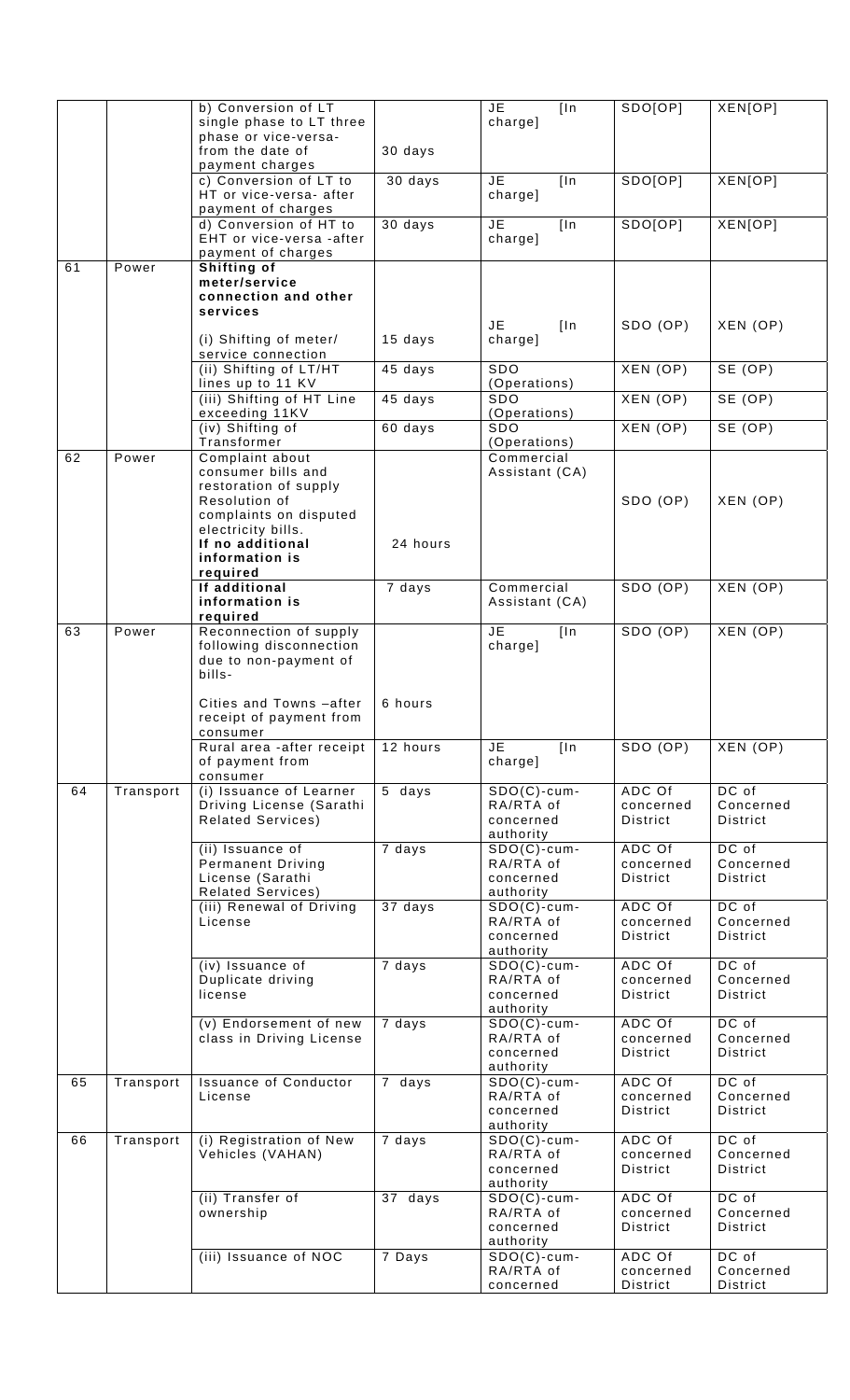|                 |                         |                                                                                    |                        | authority                                             |                                                                   |                                                 |
|-----------------|-------------------------|------------------------------------------------------------------------------------|------------------------|-------------------------------------------------------|-------------------------------------------------------------------|-------------------------------------------------|
|                 |                         | (iv) Issuance of<br>duplicate RC                                                   | $\overline{7}$<br>days | $SDO(C)-cum-$<br>RA/RTA of<br>concerned<br>authority  | ADC Of<br>concerned<br>District                                   | DC of<br>Concerned<br><b>District</b>           |
|                 |                         | (v) Tax Clearance<br>Certificate                                                   | 7 Days                 | $SDO(C)-cum-$<br>RA/RTA of<br>concerned<br>authority  | ADC Of<br>concerned<br>District                                   | DC of<br>Concerned<br><b>District</b>           |
|                 |                         | (vi) HPA<br>Addition/Deletion                                                      | 7 days                 | $SDO(C)$ -cum-<br>RA/RTA of<br>concerned<br>authority | ADC Of<br>concerned<br>District                                   | DC of<br>Concerned<br><b>District</b>           |
| 67              | Housing<br><b>Board</b> | Issue of No Objection<br>Certificate/Duplicate<br>Allotment/Re-allotment<br>Letter | 21 Days                | Estate Manager<br>of Concerned<br><b>District</b>     | Chief<br>Revenue<br>Officer<br>Housing<br><b>Board</b><br>Haryana | Secretary<br><b>Housing Board</b><br>Haryana    |
| 68              | Housing<br><b>Board</b> | $(i)$ Issue of<br>Conveyance Deed                                                  | 15 days                | Estate Manager<br>of Concerned<br>District            | Chief<br>Revenue<br>Officer<br>Housing<br><b>Board</b><br>Haryana | Secretary<br><b>Housing Board</b><br>Haryana    |
|                 |                         | (ii) Issue of Conveyance<br>Deed through GPA                                       | 45 Days                | Estate Manager<br>of Concerned<br>District            | Chief<br>Revenue<br>Officer<br>Housing<br><b>Board</b><br>Haryana | Secretary<br><b>Housing Board</b><br>Haryana    |
| 69              | Housing<br><b>Board</b> | <b>Issue of No Due</b><br>Certificate                                              | 30 Days                | Estate Manager<br>of Concerned<br><b>District</b>     | Chief<br>Revenue<br>Officer<br>Housing<br><b>Board</b><br>Haryana | Secretary<br><b>Housing Board</b><br>Haryana    |
| 70              | Housing<br><b>Board</b> | Transfer of property in<br>case of sale                                            | 15 Days                | Estate Manager<br>of Concerned<br><b>District</b>     | Chief<br>Revenue<br>Officer<br>Housing<br>Board<br>Haryana        | Secretary<br>Housing Board<br>Haryana           |
| 71              | Housing<br><b>Board</b> | Transfer of property in<br>case of death<br>(uncontested)                          | 45 Days                | Estate Manager<br>of Concerned<br><b>District</b>     | Chief<br>Revenue<br>Officer<br>Housing<br><b>Board</b><br>Haryana | Secretary<br>Housing Board<br>Haryana           |
| 72              | Housing<br><b>Board</b> | Issue of permission for<br>mortgage                                                | 7 Days                 | Estate Manager<br>of Concerned<br><b>District</b>     | Chief<br>Revenue<br>Officer<br>Housing<br><b>Board</b><br>Haryana | Secretary<br><b>Housing Board</b><br>Haryana    |
| 73              | Housing<br><b>Board</b> | Attested copy of any<br>document                                                   | 7 Days                 | Estate Manager<br>of Concerned<br><b>District</b>     | Chief<br>Revenue<br>Officer<br>Housing<br>Board<br>Haryana        | Secretary<br>Housing<br><b>Board</b><br>Haryana |
| 74              | Housing<br><b>Board</b> | Change of Ownership<br>(other than Death<br>Cases)                                 | 45 days                | Estate Manager<br>of Concerned<br>District            | Chief<br>Revenue<br>Officer<br>Housing<br><b>Board</b><br>Haryana | Secretary<br><b>Housing Board</b><br>Haryana    |
| 75<br>76        | Housing<br>Board        | <b>Demarcation of Plot</b>                                                         | 21 days                | Sub Divisional<br>Engineer                            | Executive<br>Engineer                                             | Chief<br>Engineer                               |
| $\overline{77}$ |                         |                                                                                    |                        |                                                       |                                                                   |                                                 |
| $\overline{78}$ | Agriculture             | Licence of Seeds                                                                   | 24                     | Deputy Director                                       | Joint                                                             | Director                                        |
|                 |                         |                                                                                    |                        | Agriculture                                           | Director<br>(Administra<br>tion)                                  | Agriculture                                     |
| 79              | Agriculture             | Licence of pesticides                                                              | 24                     | Deputy Director<br>Agriculture                        | Joint<br>Director<br>(Administra<br>tion )                        | Director<br>Agriculture                         |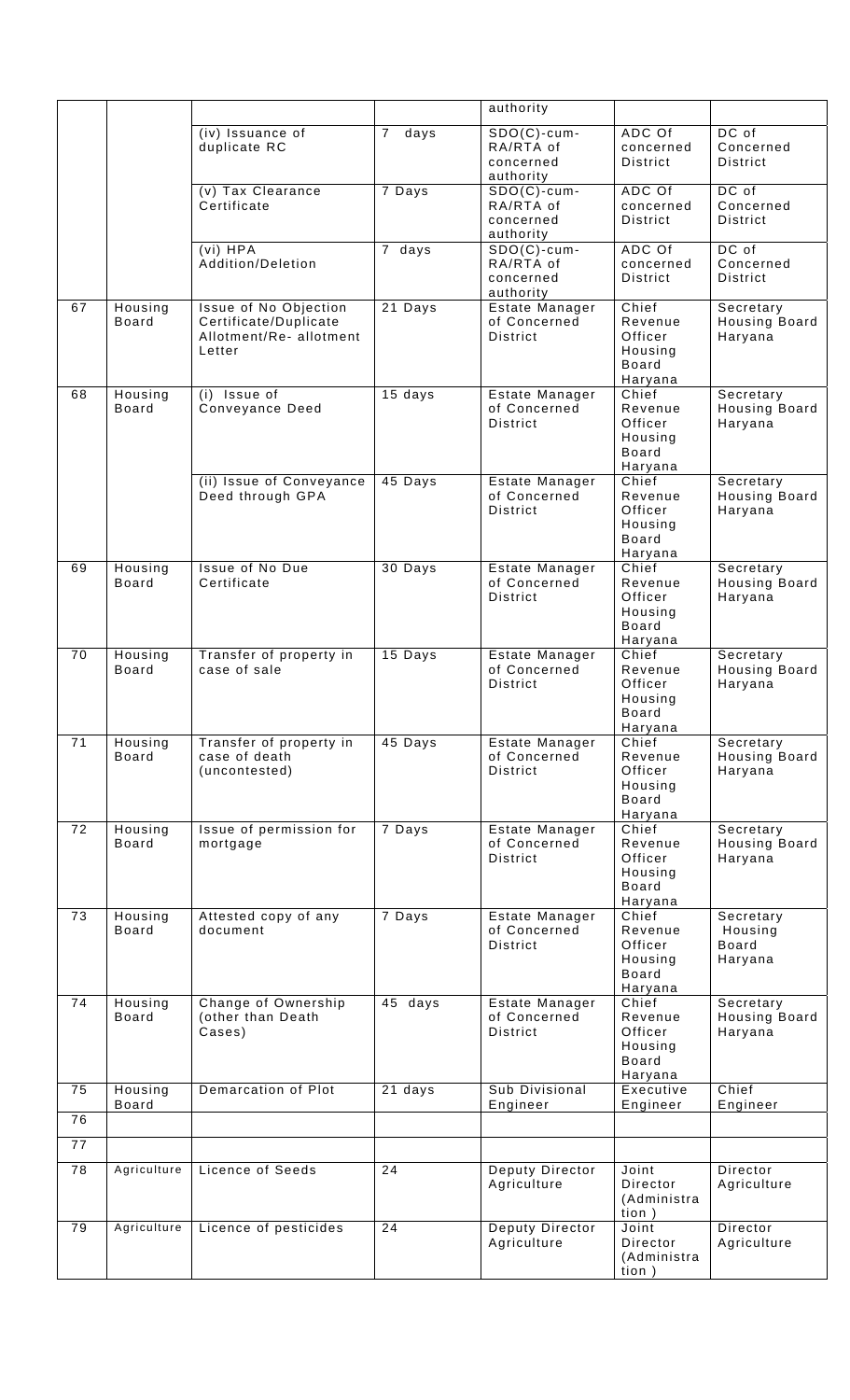| 80 | Agriculture                     | Acknowledgement of<br>Receipt/authorization<br>letter of fertilizers                                                                                                                                   | $\overline{24}$    | Deputy Director<br>Agriculture                       | Joint<br>Director<br>(Administra<br>tion)                | Director<br>Agriculture              |
|----|---------------------------------|--------------------------------------------------------------------------------------------------------------------------------------------------------------------------------------------------------|--------------------|------------------------------------------------------|----------------------------------------------------------|--------------------------------------|
| 81 | Agriculture                     | Renewal of licence of<br>seeds                                                                                                                                                                         | 24                 | Deputy Director<br>Agriculture                       | Joint<br>Director<br>(Administra<br>tion)                | Director<br>Agriculture              |
| 82 | Agriculture                     | Renewal of<br>acknowledgement of<br>Receipt/authorization<br>letter of fertilizers                                                                                                                     | 24                 | Deputy Director<br>Agriculture                       | Joint<br>Director<br>(Administra<br>tion)                | Director<br>Agriculture              |
| 83 | Agriculture                     | Duplicate licence of<br>seeds                                                                                                                                                                          | 24                 | Deputy Director<br>Agriculture                       | Joint<br>Director<br>(Administra<br>tion)                | Director<br>Agriculture              |
| 84 | Agriculture                     | Duplicate licence of<br>pesticides                                                                                                                                                                     | $\overline{24}$    | Deputy Director<br>Agriculture                       | Joint<br>Director<br>(Administra<br>tion)                | Director<br>Agriculture              |
| 85 | Agriculture                     | Duplicate<br>acknowledgement of<br>Receipt/authorization<br>letter of fertilizers                                                                                                                      | 24                 | Deputy Director<br>Agriculture                       | Joint<br>Director<br>(Administra<br>tion)                | Director<br>Agriculture              |
| 86 | <b>HSAMB</b>                    | Issue of NOC/ Duplicate<br>Allotment/ Re-allotment                                                                                                                                                     | 30 days            | Concerned<br>Secretary-cum-<br>Executive<br>Officer. | DMEO                                                     | <b>ZMEO</b>                          |
| 87 | <b>HSAMB</b>                    | Issue of Conveyance<br>Deed                                                                                                                                                                            | 30 days            | Concerned<br>Secretary-cum-<br>Executive<br>Officer. | <b>DMEO</b>                                              | ZMEO                                 |
| 88 | <b>HSAMB</b>                    | Issue of No dues<br>Certificate                                                                                                                                                                        | 15 days            | Concerned<br>Secretary-cum-<br>Executive<br>Officer. | <b>DMEO</b>                                              | ZMEO                                 |
| 89 | <b>HSAMB</b>                    | Re-transfer of property<br>in case of sale                                                                                                                                                             | 30 days            | Concerned<br>Secretary-cum-<br>Executive<br>Officer. | <b>DMEO</b>                                              | ZMEO                                 |
| 90 | <b>HSAMB</b>                    | Re-transfer of property<br>in case of sale<br>(Uncontested Death)                                                                                                                                      | 60 days            | Concerned<br>Secretary-cum-<br>Executive<br>Officer. | <b>DMEO</b>                                              | ZMEO                                 |
| 91 | <b>HSAMB</b>                    | Issue of J form to the<br>farmers                                                                                                                                                                      | $1$ day            | Mandi<br>Supervisor or<br>Assistant<br>Secretary     | Concerned<br>Secretary-<br>cum-<br>Executive<br>Officer. | <b>DMEO</b>                          |
| 92 | <b>HSAMB</b>                    | Providing financial aid<br>(ex-gratia) to cultivators<br>for any injury or death<br>during farming<br>operations.<br>i)In case of death-<br>after obtaining viscera<br>report<br>ii) In case of injury | 30 days<br>60 days | Concerned<br>Secretary-cum-<br>Executive<br>Officer. | <b>DMEO</b>                                              | <b>ZMEO</b>                          |
| 93 | <b>HSAMB</b>                    | Issue of NOC for<br>Mortgage                                                                                                                                                                           | 15 days            | Concerned<br>Secretary-cum-<br>Executive<br>Officer. | <b>DMEO</b>                                              | ZMEO                                 |
| 94 | Industries<br>&<br>Commerce     | Issuing of<br>Entrepreneurs<br>Memorandum Part-I<br>acknowledgement under<br>MSMED Act 2006.                                                                                                           | 3 days             | Joint<br>Director/Deputy<br>Director                 | Additional<br>Director,<br>Industries                    | Director<br>Industries &<br>Commerce |
| 95 | Industries<br>&<br>Commerc<br>е | Issuing of<br>Entrepreneurs<br>Memorandum Part-II<br>acknowledgement under<br>MSMED Act, 2006                                                                                                          | 3 days             | Joint<br>Director/Deputy<br>Director                 | Additional<br>Director,<br>Industries                    | Director<br>Industries &<br>Commerce |
| 96 | Industries<br>&<br>Commerce     | <b>Boiler Registration</b><br>under the Indian Boiler<br>Act, 1923                                                                                                                                     | 10 days            | Chief Inspector<br>of Boilers                        | Additional<br>Director<br>Industries                     | Director<br>Industries &<br>Commerce |
| 97 | Industries<br>Commerce          | <b>Renewal of Boiler</b><br>Registration under the<br>Indian Boiler Act 1923                                                                                                                           | 07 days            | Chief Inspector<br>of Boilers                        | Additional<br>Director,<br>Industries                    | Director<br>Industries &<br>Commerce |
| 98 | Industries<br>&<br>Commerce     | Approval for<br>modification, alteration,<br>repair of boiler under                                                                                                                                    | 07 days            | Chief Inspector<br>of Boilers                        | Additional<br>Director,<br>Industries                    | Director<br>Industries &<br>Commerce |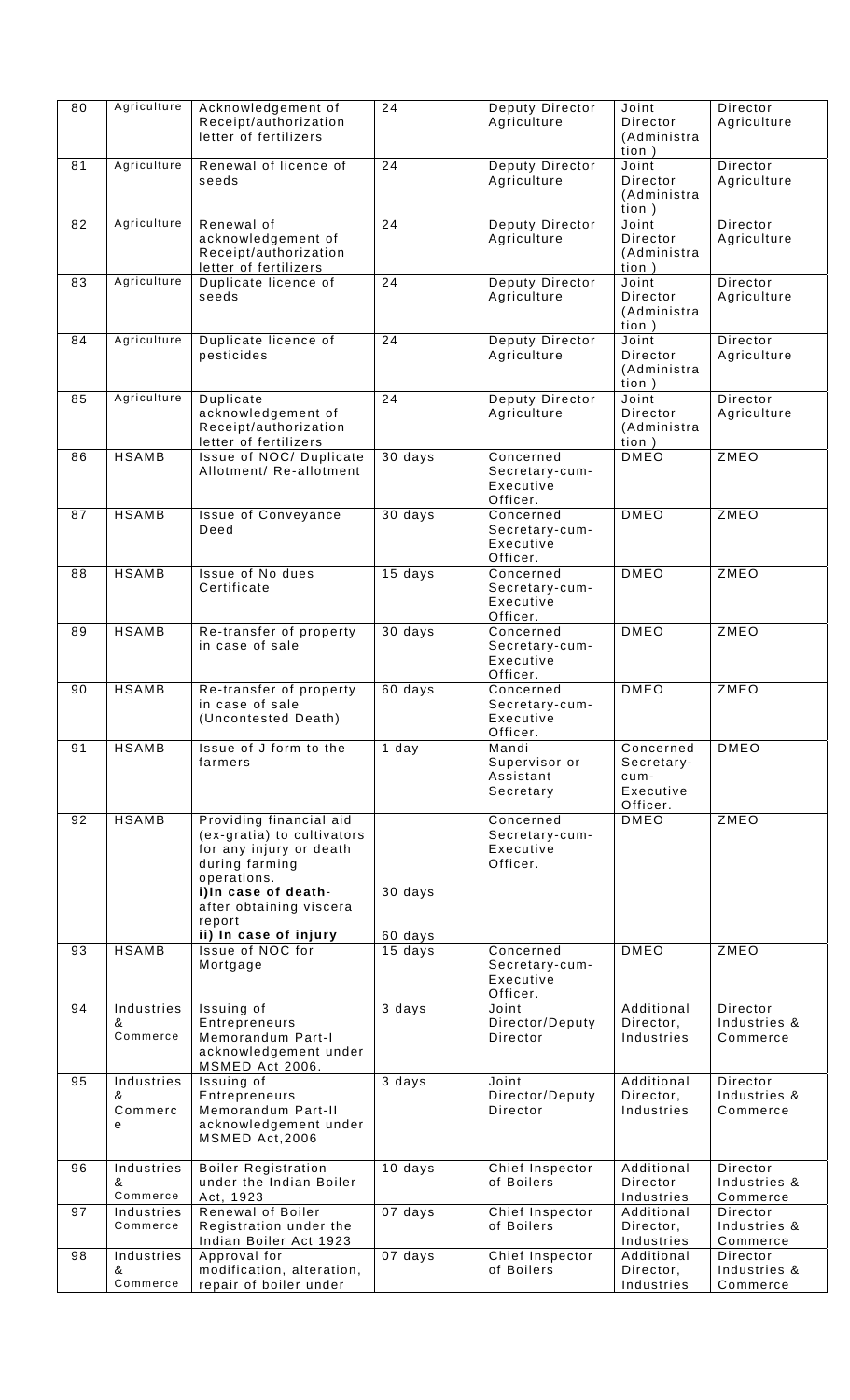|     |                                 | Indian Boiler Act, 1923                                                                                                                              |           |                                               |                                                    |                                                      |
|-----|---------------------------------|------------------------------------------------------------------------------------------------------------------------------------------------------|-----------|-----------------------------------------------|----------------------------------------------------|------------------------------------------------------|
| 99  | Industries<br>&<br>Commerce     | Provisional License for<br>processing under<br>Lubricating Oils and<br>Greases (Processing<br>Supply and Distribution<br>Regulation) Order,<br>1987. | 20 days   | Additional<br>Director                        | Director<br>Industries<br>&<br>Commerce            | Principal<br>Secretary,<br>Industries &<br>Commerce  |
| 100 | Industries<br>&<br>Commerce     | Provisional License for<br>Trading under<br>Lubricating Oils and<br>Greases (Processing<br>Supply and Distribution<br>Regulation) order,<br>1987.    | $20$ days | Additional<br>Director                        | Director<br>Industries<br>&<br>Commerce            | Principal<br>Secretary,<br>Industries &<br>Commerce  |
| 101 | Industries<br>&<br>Commerc<br>е | License for processing<br>under Lubricating Oils<br>and Greases<br>(Processing Supply and<br>Distribution Regulation<br>Order, 1987                  | 20 days   | Additional<br>Director                        | Director<br>Industries<br>&<br>Commerce            | Principal<br>Secretary,<br>Industries &<br>Commerce  |
| 102 | Industries<br>&<br>Commerce     | License for Trading<br>under Lubricating Oils<br>and Greases<br>(Processing Supply and<br>Distribution Regulation)<br>order, 1987.                   | 20 days   | Additional<br>Director                        | Director<br>Industries<br>&<br>Commerce            | Principal<br>Secretary,<br>Industries &<br>Commerce  |
| 103 | Industries<br>&<br>Commerce     | Renewal of License for<br>processing under<br>Lubrication Oils and<br>Greases (Processing<br>Supply and Distribution<br>Order 1987                   | 20 days   | Additional<br>Director                        | Director<br>Industries<br>&<br>Commerce            | Principal<br>Secretary,<br>Industries &<br>Commerce  |
| 104 | Industries<br>&<br>Commerce     | Renewal of License for<br>Trading under<br>Lubrication Oils and<br>Greases (Processing<br>Supply and Distribution<br>Order 1987                      | $20$ days | Additional<br>Director                        | Director<br>Industries<br>&<br>Commerce            | Principal<br>Secretary,<br>Industries &<br>Commerce  |
| 105 | Industries<br>&<br>Commerce     | <b>Registration of Firms</b><br>under Indian<br>Partnership Act. 1932.                                                                               | 03 days   | District<br>Registrar, Firms<br>and Societies | State<br>Registrar,<br>Firms &<br>Societies        | Registrar<br>General,<br>Firms &<br>Societies        |
| 106 | Industries<br>&<br>Commerce     | Approval for change in<br>partners under Indian<br>Partnership Act. 1932.                                                                            | 03 days   | District<br>Registrar, Firms<br>and Societies | State<br>Registrar,<br>Firms &<br>Societies        | Registrar<br>General,<br>Firms &<br>Societies        |
| 107 | Industries<br>&<br>Commerce     | Approval for change of<br>Registered Office under<br>Indian Partnership Act.<br>1932.                                                                | 03 days   | District<br>Registrar, Firms<br>and Societies | State<br>Registrar,<br>Firms &<br>Societies        | Registrar<br>General,<br>Firms &<br>Societies        |
| 108 | Industries<br>&<br>Commerce     | Registration of<br>Societies under the<br>Haryana Registration<br>and Regulations of<br>Societies Act. 2012                                          | 07 days   | District<br>Registrar, Firms<br>and Societies | State<br>Registrar,<br>Firms &<br><b>Societies</b> | Registrar<br>General,<br>Firms &<br><b>Societies</b> |
| 109 | Industries<br>&<br>Commerce     | Name Approval of<br>Societies under the<br>Haryana Registration<br>and Regulations of<br>Societies Act. 12012                                        | 03 days   | District<br>Registrar, Firms<br>and Societies | State<br>Registrar,<br>Firms &<br><b>Societies</b> | Registrar<br>General,<br>Firms &<br>Societies        |
| 110 | Industries<br>&<br>Commerce     | Approval of Governing<br>body under the Haryana<br>Registration and<br>Regulations of Societies<br>Act. 2012                                         | 15 days   | District<br>Registrar, Firms<br>and Societies | State<br>Registrar,<br>Firms &<br><b>Societies</b> | Registrar<br>General,<br>Firms &<br>Societies        |
| 111 | Industries<br>&<br>Commerce     | Approval for change in<br>name/Registered office<br>of society under the<br>Haryana Registration<br>and Regulations of<br>Societies Act. 2012        | 07 days   | District<br>Registrar, Firms<br>and Societies | State<br>Registrar,<br>Firms &<br><b>Societies</b> | Registrar<br>General,<br>Firms &<br>Societies        |
| 112 | Industries<br>&<br>Commerce     | Approval for<br>amendments in bye-<br>laws of society under<br>the Haryana<br>Registration and<br>Regulations of Societies<br>Act. 2012              | 60 days   | District<br>Registrar, Firms<br>and Societies | State<br>Registrar,<br>Firms &<br>Societies        | Registrar<br>General,<br>Firms &<br><b>Societies</b> |
| 113 | <b>HSIIDC</b>                   | Sanction of Building                                                                                                                                 | 15 days   | DTP/STP                                       | <b>CTP</b>                                         | MD                                                   |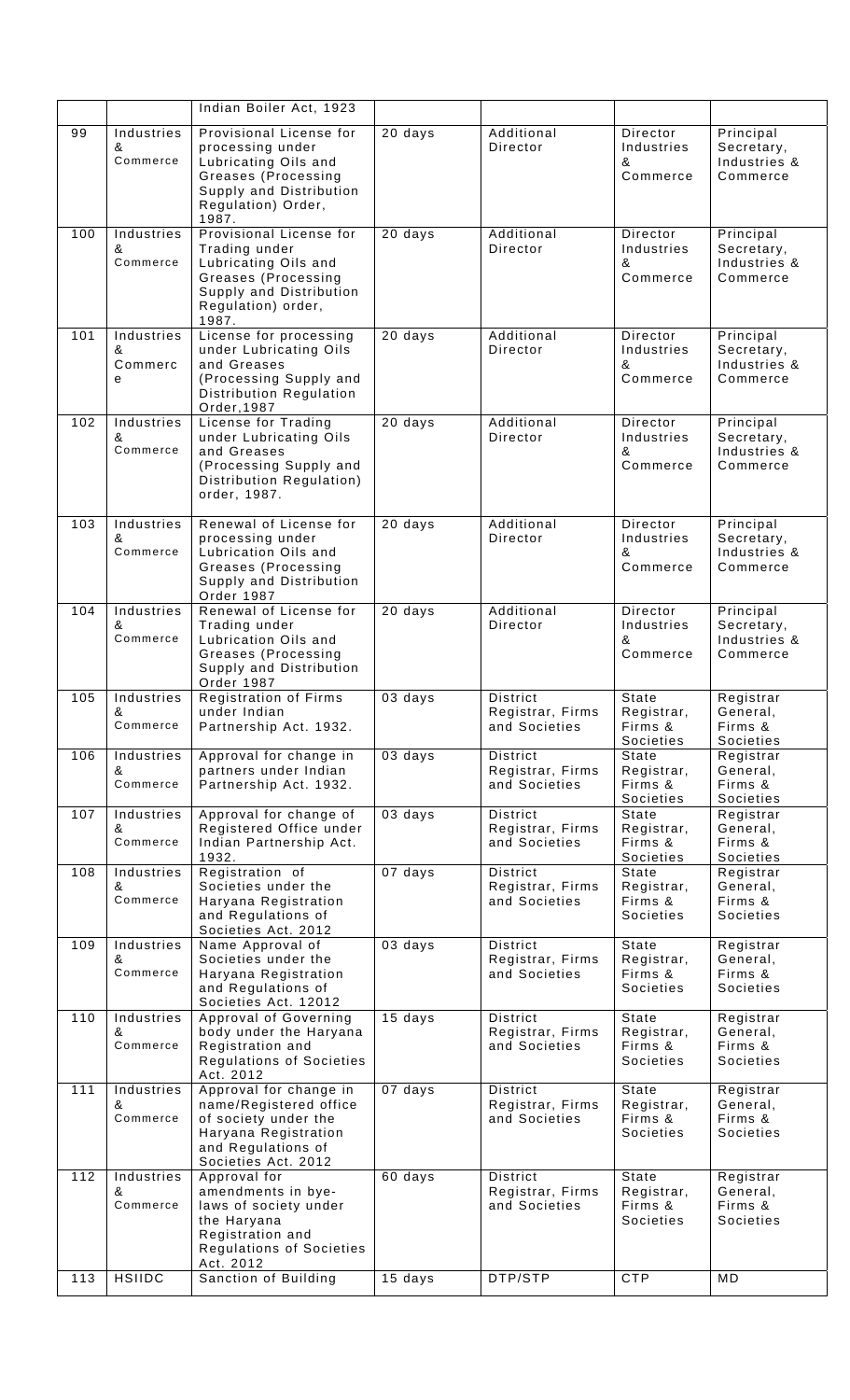|     |                      | plans/ revised building                                                                                                                                              |           | concerned                             |                                                     |                            |
|-----|----------------------|----------------------------------------------------------------------------------------------------------------------------------------------------------------------|-----------|---------------------------------------|-----------------------------------------------------|----------------------------|
|     |                      | plans<br>(Industrial/Residential)                                                                                                                                    |           |                                       |                                                     |                            |
| 114 | <b>HSIIDC</b>        | Sanction of Building<br>plans/ revised building<br>plans (Commercial)                                                                                                | 30 days   | DTP/STP<br>concerned                  | <b>CTP</b>                                          | MD                         |
| 115 | <b>HSIIDC</b>        | Issue of completion/<br>occupation certificate<br>for buildings                                                                                                      | $15$ days | DTP/STP<br>concerned                  | <b>CTP</b>                                          | MD                         |
| 116 | <b>HSIIDC</b>        | Issue of No Objection<br>Certificate/Duplicate<br>Allotment/Re-allotment<br>letter                                                                                   | 20 days   | Estate Manager                        | HOD/<br>(Estate)                                    | MD                         |
| 117 | <b>HSIIDC</b>        | Issue of conveyance<br>deed                                                                                                                                          | 15 days   | Estate Manager                        | HOD/<br>(Estate)                                    | MD                         |
| 118 | <b>HSIIDC</b>        | Issue of No due<br>certificate                                                                                                                                       | 15 days   | Estate Manager                        | HOD/<br>(Estate)                                    | MD                         |
| 119 | <b>HSIIDC</b>        | Transfer of plots in<br>cases of sale etc.                                                                                                                           | 30 days   | Estate Manager                        | HOD/<br>(Estate)                                    | MD                         |
| 120 | <b>HSIIDC</b>        | Transfer of plots<br>(uncontested)                                                                                                                                   | 45 days   | Estate Manager                        | HOD/<br>(Estate)                                    | MD                         |
| 121 | <b>HSIIDC</b>        | Issue of permission for<br>mortgage                                                                                                                                  | 30 days   | Estate Manager                        | HOD/<br>(Estate)                                    | MD                         |
| 122 | <b>HSIIDC</b>        | Attested copy of any<br>document                                                                                                                                     | 3 days    | Estate Manager                        | HOD/<br>(Estate)                                    | MD                         |
| 123 | <b>HSIIDC</b>        | Change of ownership<br>(other than death<br>cases)                                                                                                                   | $30$ days | Estate Manager                        | HOD/<br>(Estate)                                    | MD                         |
| 124 | <b>HSIIDC</b>        | Demarcation of plots                                                                                                                                                 | 05 days   | STP/DTP                               | <b>CTP</b>                                          | MD                         |
| 125 | <b>HSIIDC</b>        | Issue of Plinth level<br>certificate                                                                                                                                 | 07 days   | DTP/STP                               | <b>CTP</b>                                          | MD                         |
| 126 | <b>HSIIDC</b>        | Water and Sewerage<br>Connection                                                                                                                                     | 15 Days   | DGM/AGM<br>Industrial.<br>Estate      | HOD(Estat<br>e)                                     | MD, HSIIDC                 |
| 127 | <b>HSIIDC</b>        | Allotment of Land/Shed<br>in IE/IDA                                                                                                                                  | 60 Days   | DGM/Addl.<br>GM(Industrial<br>Estate) | GM,<br><b>HSIIDC</b>                                | MD, HSIIDC                 |
| 128 | Food and<br>Supplies | (i) Issue of New Ration<br>Card on receipt of D-I<br>form i.e. Application<br>Form for all Categories                                                                | 22 Days   | Inspector<br>Incharge/ AFSO           | District<br>Food &<br><b>Supplies</b><br>Controller | Deputy<br>Commissioner     |
|     |                      | (ii) Issuance of new<br>ration card on receipt of<br>surrender Certificate                                                                                           | 15 days   | Inspector<br>Incharge/ AFSO           | District<br>Food &<br>Supplies<br>Controller        | Deputy<br>Commissioner     |
|     |                      | (iii) Issuance of<br>duplicate ration card.                                                                                                                          | 15 days   | Inspector<br>Incharge/ AFSO           | District<br>Food &<br>Supplies<br>Controller        | Deputy<br>Commissioner     |
|     |                      | (iv) Inclusion/ Deletion<br>of family member                                                                                                                         | 15 days   | Inspector<br>Incharge/ AFSO           | District Food<br>& Supplies<br>Controller           | Deputy<br>Commissioner     |
|     |                      | (v) Change of address<br>within same jurisdiction                                                                                                                    | 15 days   | Inspector<br>Incharge/ AFSO           | <b>District Food</b><br>& Supplies<br>Controller    | Deputy<br>Commissioner     |
|     |                      | (vi) Change of address<br>including change of FPS                                                                                                                    | $15$ days | Inspector<br>Incharge/ AFSO           | District<br>Food &<br>Supplies<br>Controller        | Deputy<br>Commissioner     |
|     |                      | (vii) Issuance of surrender<br>certificate / Ration<br>Card/Member Migration/<br>Ration Card Transfer<br>Application/Surrender of<br>Ration Card Application<br>Form | 7 days    | Inspector<br>Incharge/ AFSO           | District<br>Food &<br>Supplies<br>Controller        | Deputy<br>Commissioner     |
|     |                      | (viii) Ration Card Data<br>Correction and<br><b>Household Head</b><br>modification                                                                                   | 7 days    | Inspector<br>Incharge/ AFSO           | District<br>Food &<br>Supplies<br>Controller        | Deputy<br>Commissioner     |
| 129 | <b>HUDA</b>          | Sanction of Building<br>Plans/ Revised Building<br>Plans                                                                                                             | 30 days   | Estate Officer                        | Concerned<br>Zonal<br>Administrator,<br>HUDA        | Administrator<br>HUDA HQs. |
| 130 | <b>HUDA</b>          | Issue of Completion/<br><b>Occupation Certificates</b><br>for buildings                                                                                              | 30 days   | Estate Officer                        | Concerned<br>Zonal<br>Administrator,<br>HUDA        | Administrator<br>HUDA HQs. |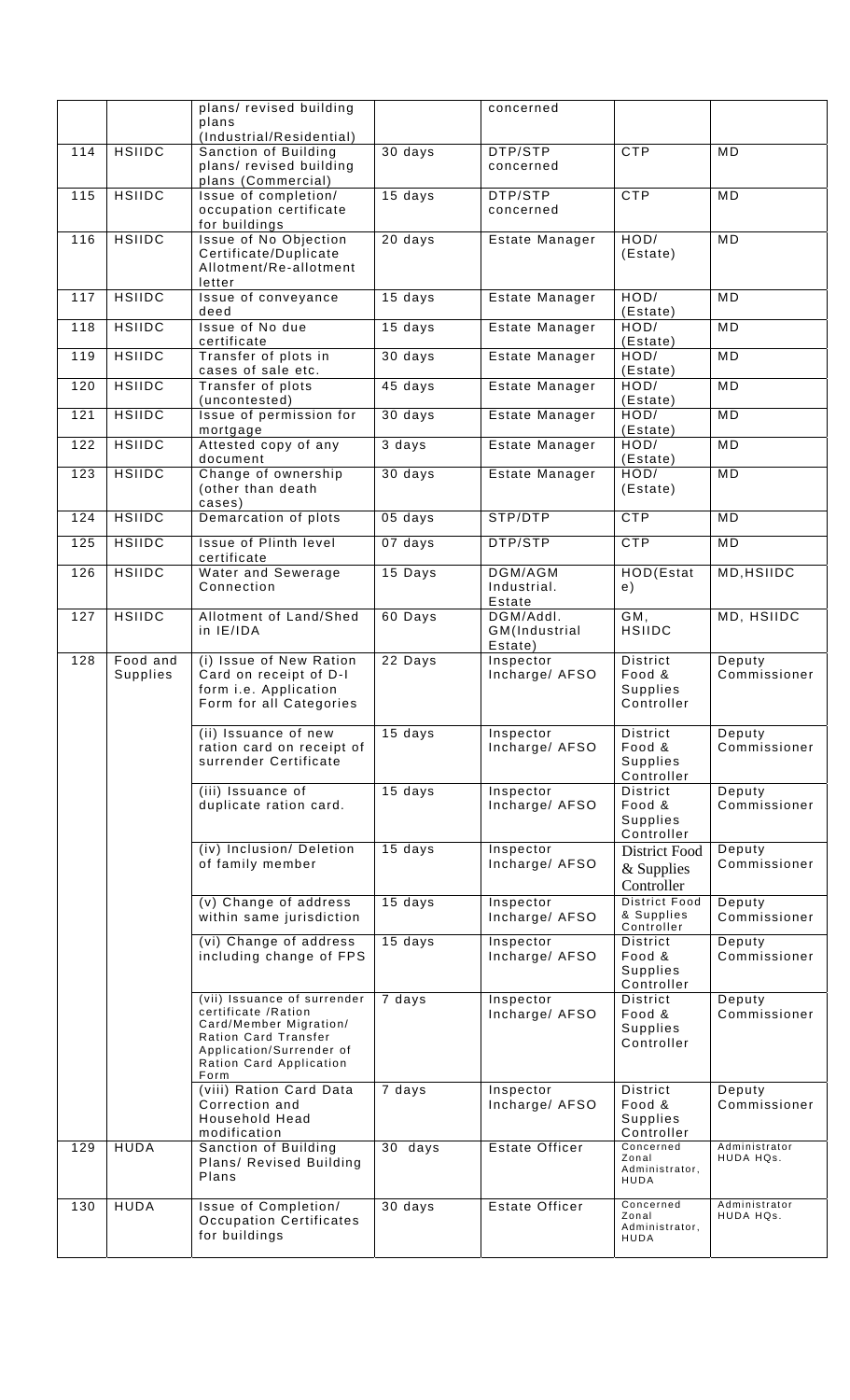| 131 | <b>HUDA</b>                   | Issue of No objection<br>Certificate(Transfer<br>permission)/ duplicate<br>allotment letter/re-<br>allotment letter                                                                                                                             | 30 days           | Estate Officer                                           | Concerned<br>Zonal<br>Administrator,<br>HUDA                       | Administrator<br>HUDA HQs.                         |
|-----|-------------------------------|-------------------------------------------------------------------------------------------------------------------------------------------------------------------------------------------------------------------------------------------------|-------------------|----------------------------------------------------------|--------------------------------------------------------------------|----------------------------------------------------|
| 132 | <b>HUDA</b>                   | <b>Issue of Conveyance</b><br>deed                                                                                                                                                                                                              | 20 days           | Estate Officer                                           | Concerned<br>Zonal<br>Administrator,<br>HUDA                       | Administrator<br>HUDA HQs.                         |
| 133 | <b>HUDA</b>                   | Issue of No due<br>Certificate                                                                                                                                                                                                                  | 10 days           | <b>Estate Officer</b>                                    | Concerned<br>Zonal<br>Administrator,<br><b>HUDA</b>                | Administrator<br>HUDA HQs.                         |
| 134 | <b>HUDA</b>                   | Transfer of property in<br>case of sale                                                                                                                                                                                                         | 30 days           | Estate Officer                                           | Concerned<br>Zonal<br>Administrator,<br>HUDA                       | Administrator<br>HUDA HQs.                         |
| 135 | <b>HUDA</b>                   | Transfer of property in<br>case of death<br>(Uncontested)                                                                                                                                                                                       | 45 days           | <b>Estate Officer</b>                                    | Concerned<br>Zonal<br>Administrator,<br>HUDA                       | Administrator<br>HUDA HQs.                         |
| 136 | <b>HUDA</b>                   | Issue of permission for<br>mortgage                                                                                                                                                                                                             | 07 days           | <b>Estate Officer</b>                                    | Concerned<br>Zonal<br>Administrator,<br>HUDA                       | Administrator<br>HUDA HQs.                         |
| 137 | <b>HUDA</b>                   | Attested copy of any<br>documents                                                                                                                                                                                                               | 05 days           | <b>Estate Officer</b>                                    | Concerned<br>Zonal<br>Administrator,<br>HUDA                       | Administrator<br>HUDA HQs.                         |
| 138 | <b>HUDA</b>                   | Change of ownership<br>(other than death<br>cases)                                                                                                                                                                                              | 15 days           | <b>Estate Officer</b>                                    | Concerned<br>Zonal<br>Administrator,<br>HUDA                       | Administrator<br>HUDA HQs.                         |
| 139 | <b>HUDA</b>                   | Demarcation of plots                                                                                                                                                                                                                            | $05$ days         | <b>Estate Officer</b>                                    | Concerned<br>Zonal<br>Administrator,<br>HUDA                       | Administrator<br>HUDA HQs.                         |
| 140 | <b>HUDA</b>                   | Issue of Plinth (DPC)<br>Certificate                                                                                                                                                                                                            | 05 days           | Estate Officer                                           | Concerned<br>Zonal<br>Administrator,<br>HUDA                       | Administrator<br>HUDA HQs.                         |
| 141 | <b>HUDA</b>                   | Water Supply and<br>Sewerage Connection                                                                                                                                                                                                         | 10 days           | Concerned<br>Executive<br>Engineer,<br>HUDA/SDE HUDA.    | Concerned<br>Superintende<br>nt Engineer                           | Superintendent<br>Engineer<br>Headquarters.        |
| 142 | <b>HUDA</b>                   | Sanction of Water<br>supply and Sewage<br>Connection (industrial)                                                                                                                                                                               | 10 days           | Concerned<br>Executive<br>Engineer,<br>HUDA/SDE<br>HUDA. | Concerned<br>Superintend<br>ent<br>Engineer                        | Superintendent<br>Engineer<br>Headquarters.        |
| 143 | <b>HUDA</b>                   | Mortgage 1 <sup>st</sup> Charge<br>(Industrial)                                                                                                                                                                                                 | $15 \text{ days}$ | Estate Officer                                           | Concerned<br>Zonal<br>Administrat<br>or, HUDA                      | Administrator<br>HUDA HQs.                         |
| 144 | Town &<br>Country<br>Planning | Change of land use<br>permission for the units<br>situated within various<br>controlled areas of<br>State within final<br>published development<br>plan of the controlled<br>area and conforming<br>zone (except<br>competency of the<br>Govt.) | 60 days           | Director<br>General, Town &<br>Country<br>Planning       | Additional<br>Chief<br>Secretary,<br>Town &<br>Country<br>Planning | $\omega$                                           |
| 145 | Town &<br>Country<br>Planning | NOC for the units falling<br>outside controlled area<br>but within urban areas                                                                                                                                                                  | 30 days           | <b>Senior Town</b><br>Planner                            | Chief Town<br>Planner                                              | Director<br>General, Town<br>& Country<br>Planning |
| 146 | Town &<br>Country<br>Planning | NOC for the units falling<br>outside controlled area<br>and urban area                                                                                                                                                                          | 10 days           | <b>District Town</b><br>Planner                          | Senior<br>Town<br>Planner                                          | Chief Town<br>Planner                              |
| 147 | Town &<br>Country<br>Planning | i) License for the brick<br>kilns & charcoal kilns<br>under the provisions of<br>the Punjab Scheduled<br>Roads and Controlled<br>Areas Restriction of<br>unregulated<br>Development Act, 1963.                                                  | 30 days           | District Town<br>Planner                                 | Senior<br>Town<br>Planner                                          | Chief Town<br>Planner                              |
|     |                               | ii) License for stone<br>crusher under the<br>provisions of the Punjab<br>Scheduled Roads and<br><b>Controlled Areas</b><br>Restriction of<br>Unregulated<br>Development Act, 1963.                                                             | 30 days           | <b>Senior Town</b><br>Planner                            | Chief<br>Town<br>Planner                                           | Director<br>General, Town<br>& Country<br>Planning |
| 148 | Town &                        | Sanction of building                                                                                                                                                                                                                            | 45 days           | <b>District Town</b>                                     | Senior                                                             | <b>Chief Town</b>                                  |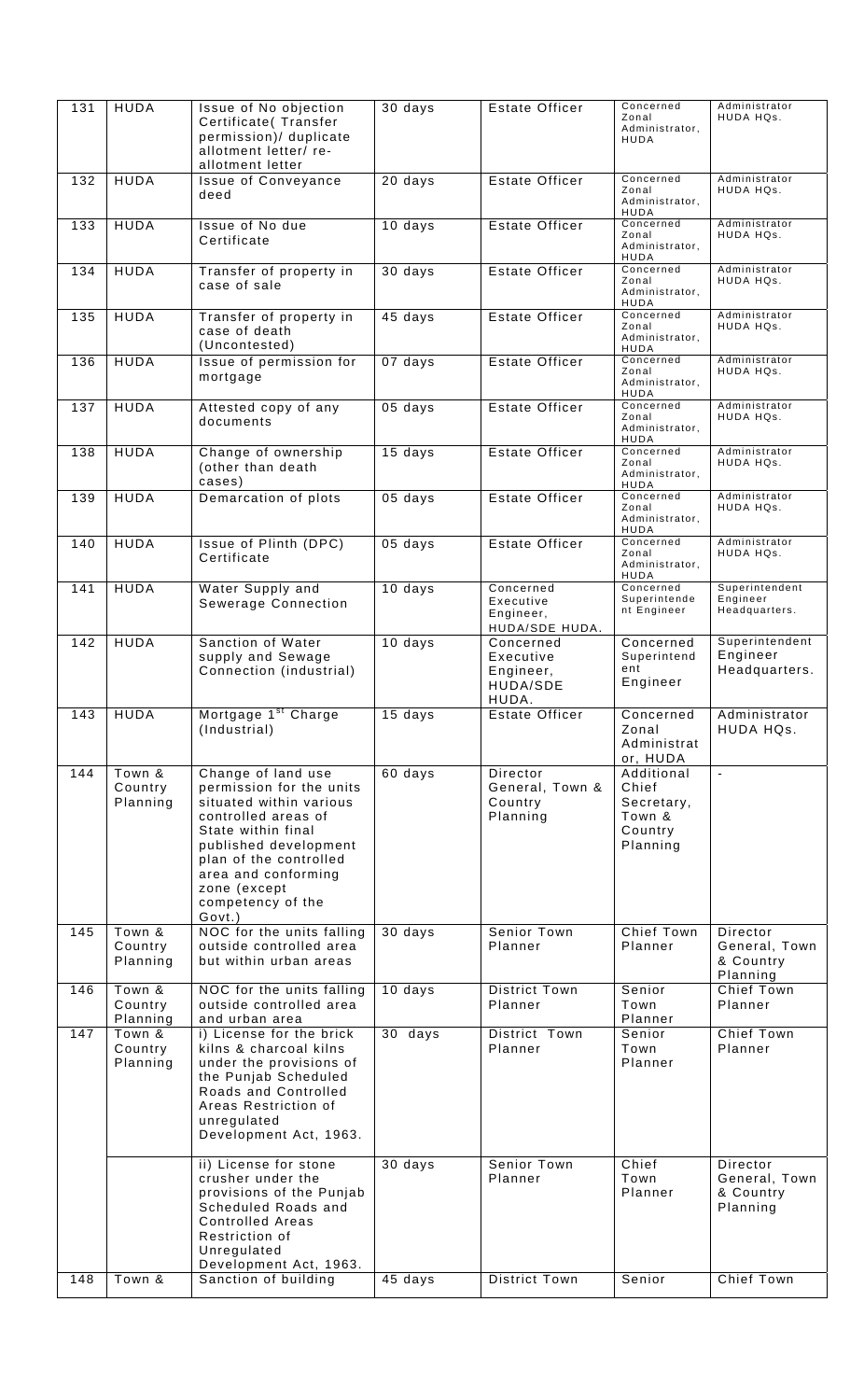|     | Country                       | plans of following                                                                                                                                                                                                                                                                                                                                                                                                                                                                                                                                  |                    | Planner                                                 | Town                                                               | Planner                                                            |
|-----|-------------------------------|-----------------------------------------------------------------------------------------------------------------------------------------------------------------------------------------------------------------------------------------------------------------------------------------------------------------------------------------------------------------------------------------------------------------------------------------------------------------------------------------------------------------------------------------------------|--------------------|---------------------------------------------------------|--------------------------------------------------------------------|--------------------------------------------------------------------|
|     | Planning                      | site/plots which does<br>not involve composition<br>of offence in:<br>i.Licenced residential<br>plotted colonies.<br>ii. Industrial Plotted<br>colonies<br>iii. CLU granted sites<br>having areas upto 2.00<br>acres(8093.70Sqm.).                                                                                                                                                                                                                                                                                                                  |                    |                                                         | Planner                                                            |                                                                    |
| 149 | Town &<br>Country<br>Planning | Sanction of building<br>plans of following<br>sites/plots which does<br>not involve composition<br>of offence in:-<br>i). Community Sites<br>upto an area measuring<br>5.00 acres (20234.25<br>Sqm.) in licenced<br>colonies<br>ii) CLU granted sites<br>having area more than<br>2.00 acres (8093.70<br>Sqm.) and upto 5.00<br>acres(20234.25 Sqm.).<br>iii). Commercial<br>component having site<br>area upto 2.00 acres in<br>residential plotted<br>colony and industrial<br>plotted colony.<br>iv) All the CLU granted<br>Industrial projects. | 60 days            | Senior Town<br>Planner                                  | <b>Chief Town</b><br>Planner                                       | Director<br>General, Town<br>& Country<br>Planning.                |
| 150 | Town &<br>Country<br>Planning | a)Sanction of building<br>plans of site other than<br>mentioned at Sr.No.148<br>& 149.<br>b) Sanction of building<br>plans of the CLU<br>granted Industrial sites<br>having area more than<br>$5.00$ acres<br>(20234.25Sqm)                                                                                                                                                                                                                                                                                                                         | 90 days<br>60 days | Chief Town<br>Planner                                   | Director<br>General,<br>Town &<br>Country<br>Planning              | Additional<br>Chief<br>Secretary,<br>Town &<br>Country<br>Planning |
| 151 | Town &<br>Country<br>Planning | Issue of occupation<br>certificate for the<br>building mentioned at<br>Sr. No. 148 provided<br>composition of offence<br>is not involved                                                                                                                                                                                                                                                                                                                                                                                                            | 45 days            | <b>Senior Town</b><br>Planner                           | <b>Chief Town</b><br>Planner                                       | Director<br>General, Town<br>& Country<br>Planning.                |
| 152 | Town &<br>Country<br>Planning | Issue of occupation<br>certificate for plot area<br>for buildings mentioned<br>at Sr. 149 provided<br>composition of offence<br>is not involved.                                                                                                                                                                                                                                                                                                                                                                                                    | 60 days            | Senior Town<br>Planner                                  | Chief Town<br>Planner                                              | Director<br>General, Town<br>& Country<br>Planning                 |
| 153 | Town &<br>Country<br>Planning | a)Issue of occupation<br>certificate in cases<br>other than mentioned at<br>Sr. No. 150 & 151 above<br>provided composition of<br>offence is not involved.<br>b) Issue of occupation                                                                                                                                                                                                                                                                                                                                                                | 90 days<br>60 days | Director<br>General, Town &<br>Country<br>Planning.     | Additional<br>Chief<br>Secretary,<br>Town &<br>Country<br>Planning | $\blacksquare$                                                     |
|     |                               | certificate of CLU<br>granted Industrial sites<br>having area more than<br>5.00 acres (20234.25<br>Sqm)                                                                                                                                                                                                                                                                                                                                                                                                                                             |                    |                                                         |                                                                    |                                                                    |
| 154 | Home                          | Registration of Marriage<br>under Hindu Marriage<br>Act- from the expiry of<br>15 days notice period                                                                                                                                                                                                                                                                                                                                                                                                                                                | 3 days.            | Tehsildar<br>(in Rural Area)                            | Sub<br>Divisional<br>Magistrate                                    | Deputy<br>Commissioner                                             |
|     |                               |                                                                                                                                                                                                                                                                                                                                                                                                                                                                                                                                                     |                    | Secretary,<br>Municipal<br>Committee<br>(in Urban Area) | Sub<br>Divisional<br>Magistrate                                    | Deputy<br>Commissioner                                             |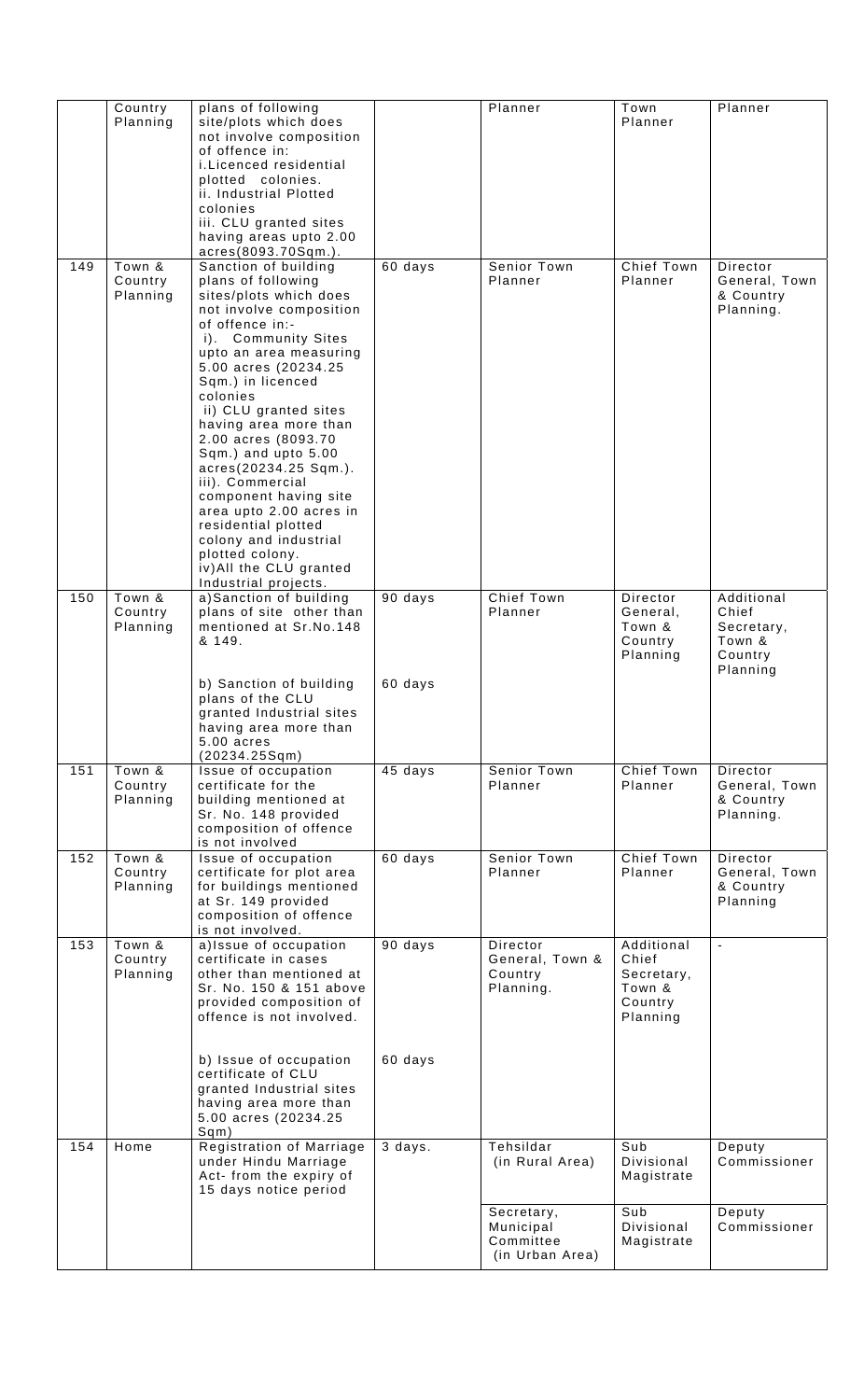|     |                    |                                                    |                   | Deputy/Joint                      | Municipal                  | Deputy                     |
|-----|--------------------|----------------------------------------------------|-------------------|-----------------------------------|----------------------------|----------------------------|
|     |                    |                                                    |                   | Municipal                         | Commission                 | Commissioner               |
|     |                    |                                                    |                   | Commissioner (in<br>Municipal     | er                         |                            |
|     |                    |                                                    |                   | Corporation)                      |                            |                            |
| 155 | Home               | a) Renewal of Arms                                 | 15 days           | Sub Divisional                    | District                   |                            |
|     |                    | License (if the license is                         |                   | Magistrate                        | Magistrate                 |                            |
|     |                    | presented before the                               |                   | (except                           |                            |                            |
|     |                    | expiry date and the<br>license issuing district is |                   | Panchkula,                        |                            |                            |
|     |                    | the same where service                             |                   | Faridabad,<br>Gurgaon&            |                            |                            |
|     |                    | has been sought).                                  |                   | Ambala Districts)                 |                            |                            |
|     |                    |                                                    |                   | Joint                             |                            |                            |
|     |                    |                                                    |                   | Commissioner of                   | Commissioner               |                            |
|     |                    |                                                    |                   | Police (Gurgaon                   | of Police                  |                            |
|     |                    |                                                    |                   | & Faridabad<br>Districts)         |                            |                            |
|     |                    |                                                    |                   | Deputy                            |                            | <u></u> .                  |
|     |                    |                                                    |                   | Commissioner                      | Commissioner               |                            |
|     |                    |                                                    |                   | Of Police                         | of Police                  |                            |
|     |                    |                                                    |                   | (Panchkula)                       |                            |                            |
|     |                    |                                                    |                   |                                   |                            |                            |
|     |                    |                                                    |                   | Sub Divisional                    | District                   |                            |
|     |                    |                                                    |                   | Magistrate                        | Magistrate                 |                            |
|     |                    |                                                    |                   | (Ambala rural                     |                            |                            |
|     |                    |                                                    |                   | area)                             |                            |                            |
|     |                    |                                                    |                   | Deputy                            | Commissioner               |                            |
|     |                    |                                                    |                   | Commissioner                      | of Police                  |                            |
|     |                    |                                                    |                   | Police (Ambala                    |                            |                            |
|     |                    |                                                    |                   | UrbanArea)                        |                            |                            |
|     |                    |                                                    |                   | <b>District</b>                   | Divisional                 |                            |
|     |                    |                                                    |                   | Magistrate                        | Commissioner               |                            |
|     |                    |                                                    |                   | (except<br>Panchkula,             |                            |                            |
|     |                    |                                                    |                   | Faridabad                         |                            |                            |
|     |                    |                                                    |                   | Gurgoan &                         |                            |                            |
|     |                    |                                                    | Ambala Districts) |                                   |                            |                            |
|     | b) Renewal of Arms |                                                    | 22 days           | Joint<br>Commissioner of          | Commissioner               | Divisional                 |
|     |                    | License( if presented<br>after every alternative   | $\blacksquare$    | Police (Gurgoan                   | of Police                  | Commissioner               |
|     |                    | cycle of 6 years, where                            |                   | & Faridabad                       |                            |                            |
|     |                    | police verification is                             |                   | Districts)                        |                            |                            |
|     |                    | necessary)                                         |                   | Deputy                            | Commissioner               |                            |
|     |                    |                                                    |                   | Commissioner of<br>Police         | r of Police                | Divisional<br>Commissioner |
|     |                    |                                                    |                   | (Panchkula)                       |                            |                            |
|     |                    |                                                    |                   | Sub Divisional                    | District                   | Divisional                 |
|     |                    |                                                    |                   | Magistrate                        | Magistrate                 | Commissioner               |
|     |                    |                                                    |                   | (Ambala Rural<br>area)            |                            |                            |
|     |                    |                                                    |                   |                                   |                            |                            |
|     |                    |                                                    |                   | Deputy                            | Commission                 | Divisional                 |
|     |                    |                                                    |                   | Commissioner of                   | er of Police               | Commissioner               |
|     |                    |                                                    |                   | Police(Ambala<br>Urban Area)      |                            |                            |
| 156 | Home               | Addition/Deletion of                               | 07 days.          | District                          | Divisional                 | <u></u>                    |
|     |                    | weapon (if the license                             |                   | Magistrate                        | Commission                 |                            |
|     |                    | issuing district is the                            |                   | (except                           | er                         |                            |
|     |                    | same where service has<br>been sought).            |                   | Faridabad,<br>Panchkula,          |                            |                            |
|     |                    | From the expiry of the                             |                   | Ambala &                          |                            |                            |
|     |                    | mandatory notice period                            |                   | Gurgaon                           |                            |                            |
|     |                    | of 45 days as provided<br>under the Arms Act.      |                   | Districts)                        |                            |                            |
|     |                    |                                                    |                   | Joint                             |                            |                            |
|     |                    |                                                    |                   | Commissioner of                   | Commission                 | Divisional                 |
|     |                    |                                                    |                   | Police (Gurgaon                   | er of police               | Commissioner               |
|     |                    |                                                    |                   | Faridabad                         |                            |                            |
|     |                    |                                                    |                   | Districts)                        |                            |                            |
|     |                    |                                                    |                   | Deputy                            |                            |                            |
|     |                    |                                                    |                   | Commissioner of                   |                            |                            |
|     |                    |                                                    |                   | Police<br>(Panchkula)             | Commission<br>er of Police | Divisional<br>Commissioner |
|     |                    |                                                    |                   |                                   |                            |                            |
|     |                    |                                                    |                   | Deputy                            |                            |                            |
|     |                    |                                                    |                   | Commissioner of<br>Police (Ambala | Commission                 | Divisional                 |
|     |                    |                                                    |                   | Rural Area)                       | er of Police               | Commissioner               |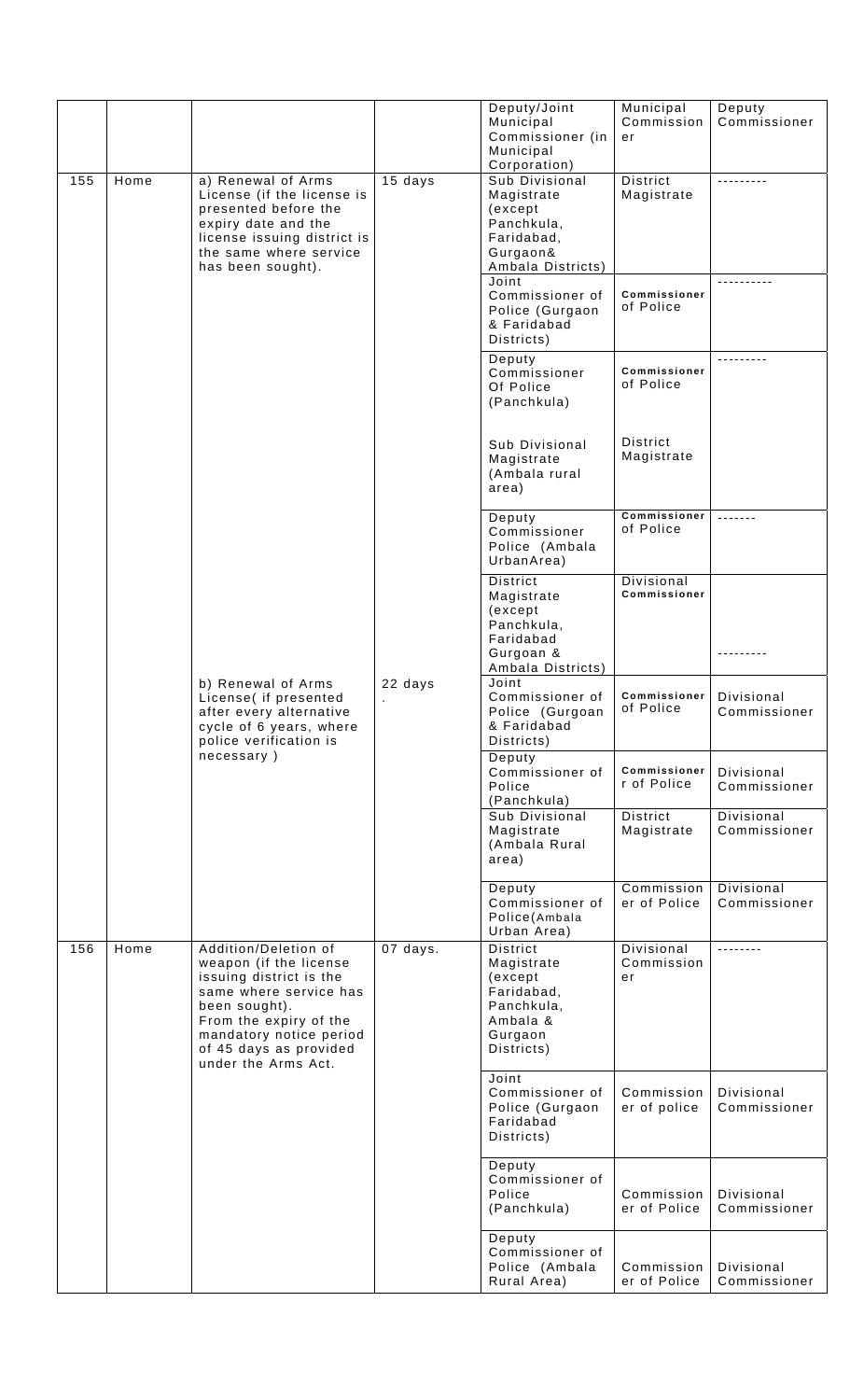|     |      |                                                                                                                                                                            |                            | Deputy<br>Commissioner of<br>Police (Ambala<br>UrbanArea)                                                                               | Commission<br>er of Police                                          | Divisional<br>Commissioner |
|-----|------|----------------------------------------------------------------------------------------------------------------------------------------------------------------------------|----------------------------|-----------------------------------------------------------------------------------------------------------------------------------------|---------------------------------------------------------------------|----------------------------|
| 157 | Home | Extension of purchase<br>period of weapon,<br>(within permissible time<br>period and if the license<br>issuing district is the<br>same where services has<br>been sought). | 07 days                    | <b>District</b><br>Magistrate<br>(except<br>Panchkula,<br>Ambala,<br>Faridabad &<br>Gurgaon<br>Districts)                               | Divisional<br>Commission<br>er                                      | <u>-------</u>             |
|     |      | Joint<br>Commissioner of<br>Police (Gurgaon<br>& Faridabad<br>Districts)                                                                                                   | Commission<br>er of Police | Divisional<br>Commissioner                                                                                                              |                                                                     |                            |
|     |      | Deputy<br>Commissioner of<br>Police<br>(Panchkula)                                                                                                                         | Commission<br>er of Police | Divisional<br>Commissioner                                                                                                              |                                                                     |                            |
|     |      |                                                                                                                                                                            |                            | Deputy<br>Commissioner of<br>Police (Ambala<br>Rural Area)                                                                              | Commission<br>er of Police                                          | Divisional<br>Commissioner |
|     |      |                                                                                                                                                                            |                            | Deputy<br>Commissioner of<br>Police (Ambala<br>Urban Area)                                                                              | Commission<br>er of Police                                          | Divisional<br>Commissioner |
| 158 | Home | Registration of<br>Foreigners (Arrival and<br>Departure)                                                                                                                   | Immediate                  | Assistant<br>Commissioner of<br>Police (Hq.)<br>Ambala &<br>Panchkula<br><b>Districts</b>                                               | Deputy<br>Commission<br>er of Police<br>Ambala/<br>Panchkula        | Commissioner<br>of Police  |
|     |      |                                                                                                                                                                            |                            | Assistant<br>Commissioner of<br>Police/HQ.<br>Gurgaon &<br>Faridabad<br><b>Districts</b><br>Foreigners<br>Registration<br>Officer (FRO) | Deputy<br>Commission<br>er of Police<br>Gurgaon<br>and<br>Faridabad | Commissioner<br>of Police  |
|     |      |                                                                                                                                                                            |                            | Deputy<br>Superintendent of<br>Police (HQ)<br>(except Ambala,<br>Panchkula,<br>Faridabad &<br>Gurgaon<br>Districts)                     | Superintend<br>ent of police                                        | Range IG                   |
| 159 | Home | <b>Extension of Residential</b><br>Permit of Foreigners.                                                                                                                   | 05 days                    | Assistant<br>Commissioner of<br>Police HQ<br>Ambala Urban<br>Area, Panchkula/<br>Ambala Rural<br>Area                                   | Deputy<br>Commission<br>er of Police                                | Commissioner<br>of Police  |
|     |      |                                                                                                                                                                            |                            | Assistant Joint<br>Commissioner of<br>Police Gurgaon &<br>Faridabad HQ.<br>Foreigners<br>Registration<br>Officer (FRO)                  | Deputy<br>Commission<br>er of Police                                | Commissioner<br>of Police  |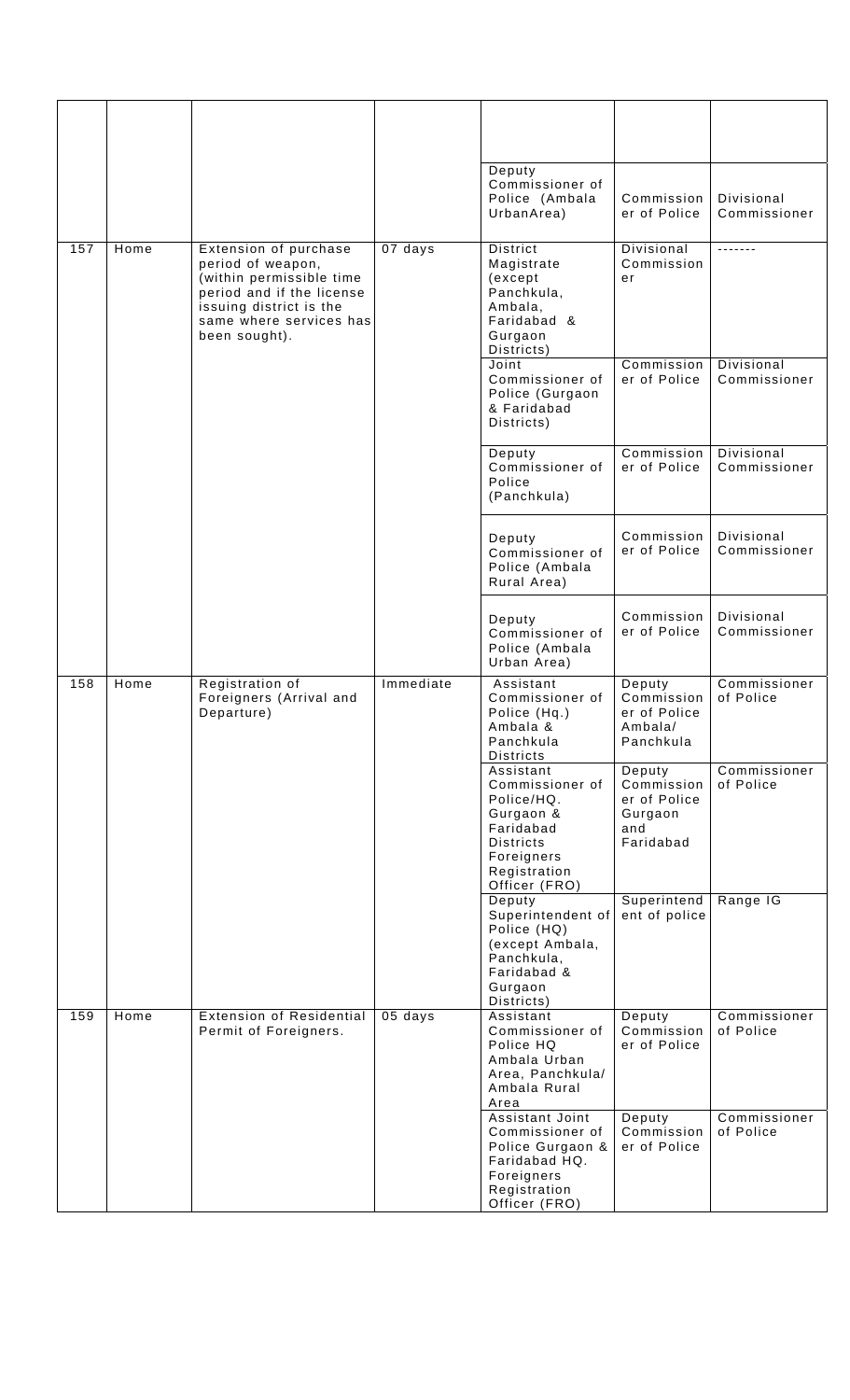| 160 | Home | Copy of FIR or DDR.                                                                                                                              | Immediate/On<br>line | Deputy<br>Superintendent of<br>Police HQ<br>(except Ambala,<br>Panchkula,<br>Faridabad &<br>Gurgaon<br>Districts)<br><b>Station House</b><br>Officer of the<br>concerned Police<br>Station                                                                                                                           | Superintend<br>ent of police<br>Deputy<br>Superintend<br>ent of<br>Police/Depu<br>ty<br>Commission<br>er of<br>Police/Joint<br>Commission<br>er of Police | Range IG<br>Superintendent<br>οf<br>Police/Commis<br>sioner of<br>Police               |
|-----|------|--------------------------------------------------------------------------------------------------------------------------------------------------|----------------------|----------------------------------------------------------------------------------------------------------------------------------------------------------------------------------------------------------------------------------------------------------------------------------------------------------------------|-----------------------------------------------------------------------------------------------------------------------------------------------------------|----------------------------------------------------------------------------------------|
| 161 | Home | NOC for use of loud<br>speakers (applicable<br>only in case of S.D.M.<br>obtain N.O.C. from the<br>concerned SHO before<br>granting permission). | 05 days              | Sub Divisional<br>Magistrate<br>(except Ambala,<br>Panchkula,<br>Faridabad &<br>Gurgaon<br>Districts)                                                                                                                                                                                                                | <b>District</b><br>Magistrate/<br>Deputy<br>Commission<br>er                                                                                              | Divisional<br>Commissioner                                                             |
| 162 | Home | NOC for<br>Fairs/Melas/Exhibition/<br>Sport Events etc.                                                                                          | 05 days              | Deputy/ Assistant<br>Commissioner of<br>Police HQ,<br>Ambala &<br>Panchkula<br><b>Districts</b><br>Assistant/<br>Deputy/<br>Commissioner of<br>Police<br>HQ/Commissioner<br>of Police<br>Faridabad &<br>Gurgaon Districts<br>Foreigners<br>Registration<br>Officer (FRO)<br>Sub Divisional<br>Magistrate<br>(except, | Commission<br>er of Police<br>Commission<br>er of Police<br>Deputy<br><b>Commissioner</b>                                                                 | Divisional<br>Commissioner<br>Divisional<br>Commissioner<br>Divisional<br>Commissioner |
|     |      |                                                                                                                                                  |                      | Panchkula,<br>Faridabad &<br>Gurgaon&<br>Ambala<br>Districts)<br>Assistant/ Deputy<br>Commissioner of<br>Police HQ<br>Ambala &<br>Panchkula<br>Joint/ Assistant<br>Commissioner of<br>Police, Gurgaon<br>& Faridabad HQ.                                                                                             | Commissioner<br>of Police<br>Commissioner<br>of Police.                                                                                                   | Divisional<br>Commissioner<br>Divisional<br>Commissioner                               |
| 163 | Home | <b>Stranger Verification</b><br>(after receiving the<br>verification from the<br>other<br>District/State of which<br>the stranger is resident)   | 05 days              | <b>Station House</b><br>Officer of the<br>concerned Police<br>Station                                                                                                                                                                                                                                                | Deputy<br>Superintend<br>ent of<br>Police/Depu<br>ty<br>Commission<br>er of Police                                                                        | Superintendent<br>οf<br>Police/Commis<br>sioner of<br>Police                           |
| 164 | Home | Tenant/Servant<br>Verification (if resident<br>of local area)                                                                                    | 05 days              | <b>Station House</b><br>Officer of the<br>concerned Police<br>Station                                                                                                                                                                                                                                                | Deputy<br>Superintend<br>ent of<br>Police/Depu<br>ty<br>Commission<br>er of<br>Police/Joint<br>Commission<br>er of Police                                 | Superintendent<br>of Police/<br>Commissioner<br>of Police                              |
| 165 | Home | Tenant/Servant<br>Verification<br>if resident of other<br>District/State and after<br>receiving the verification<br>from other District/State)   | $05$ day             | <b>Station House</b><br>Officer of the<br>concerned Police<br>Station                                                                                                                                                                                                                                                | Deputy<br>Superintend<br>ent of<br>Police/Depu<br>ty<br>Commission                                                                                        | Superintendent<br>of Police/<br>Commissioner<br>of Police                              |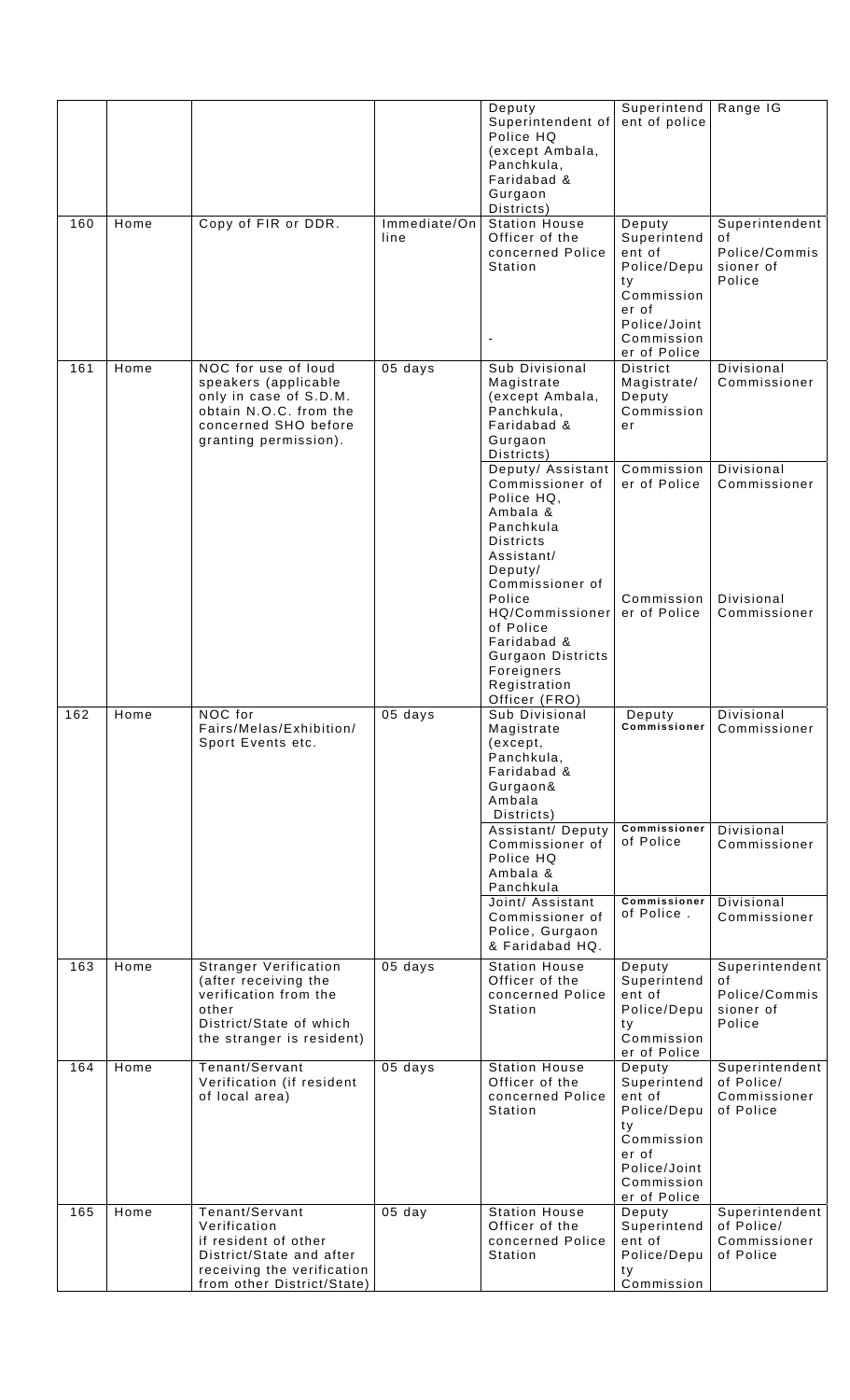|     |      |                                                                       |         |                                                                          | er of<br>Police/Joint<br>Commission<br>er of Police                                                                       |                                                           |
|-----|------|-----------------------------------------------------------------------|---------|--------------------------------------------------------------------------|---------------------------------------------------------------------------------------------------------------------------|-----------------------------------------------------------|
| 166 | Home | Other Verification<br>related services.                               | 30 days | <b>Station House</b><br>Officer of the<br>concerned Police<br>Station    | Deputy<br>Superintendent<br>of Police/<br>Deputy<br>Commissioner<br>of Police/Joint<br>Commissioner<br>of Police          | Superintendent<br>of Police/<br>Commissioner<br>of Police |
| 167 | Home | Copy of untraced report<br>in road accident cases.                    | 90 days | <b>Station House</b><br>Officer of the<br>concerned Police<br>Station    | Deputy<br>Superintendent<br>οf<br>Police/Deputy<br>Commissioner<br>οf<br>Police/Joint<br>Commissioner<br>of Police        | Superintendent<br>of Police/<br>Commissioner<br>of Police |
| 168 | Home | Copy of untraced report<br>in cases pertaining to<br>stolen vehicles. | 90 days | <b>Station House</b><br>Officer of the<br>concerned Police<br>Station    | Deputy<br>Superintendent<br>οf<br>Police/Deputy<br>Commissioner<br>οf<br>Police/Joint<br>Commissioner<br>of Police        | Superintendent<br>of Police/<br>Commissioner<br>of Police |
| 169 | Home | Copy of untraced report<br>in theft cases.                            | 60 days | <b>Station House</b><br>Officer of the<br>concerned Police<br>Station    | Deputy<br>Superintend<br>ent of<br>Police/Depu<br>ty<br>Commission<br>er of<br>Police/Joint<br>Commission<br>er of Police | Superintendent<br>of Police/<br>Commissioner<br>of Police |
| 170 | Home | NOC for pre-owned<br>vehicles.                                        | 05 days | <b>Station House</b><br>Officer of the<br>concerned Police<br>Station    | Deputy<br>Superintend<br>ent of<br>Police/Depu<br>ty<br>Commission<br>er of<br>Police/Joint<br>Commission<br>er of Police | Superintendent<br>of Police/<br>Commissioner<br>of Police |
| 171 | Home | Service Verification (in<br>case of Resident of<br>Haryana).          | 10 days | <b>Station House</b><br>Officer of the<br>concerned Police<br>Station    | Deputy<br>Superintende<br>nt of<br>Police/Deput<br>y<br>Commissione<br>r of<br>Police/Joint<br>Commissione<br>r of Police | Superintendent<br>of Police/<br>Commissioner<br>of Police |
| 172 | Home | <b>Character Verification</b>                                         | 10 days | <b>Station House</b><br>Officer of the<br>concerned Police<br>Station    | Deputy<br>Superintend<br>ent of<br>Police/Depu<br>ty<br>Commission<br>er of<br>Police/Joint<br>Commission<br>er of Police | Superintendent<br>of Police/<br>Commissioner<br>of Police |
| 173 | Home | Verification for renewal<br>of Arms License.                          | 22 days | Joint<br>Commissioner of<br>Police (Gurgaon<br>& Faridabad<br>Districts) | Commission<br>er of Police                                                                                                | Divisional<br>Commissioner                                |
|     |      |                                                                       |         | DCP (Panchkula<br>& Ambala<br>Districts)                                 | Commission<br>er of Police                                                                                                | Divisional<br>Commissioner                                |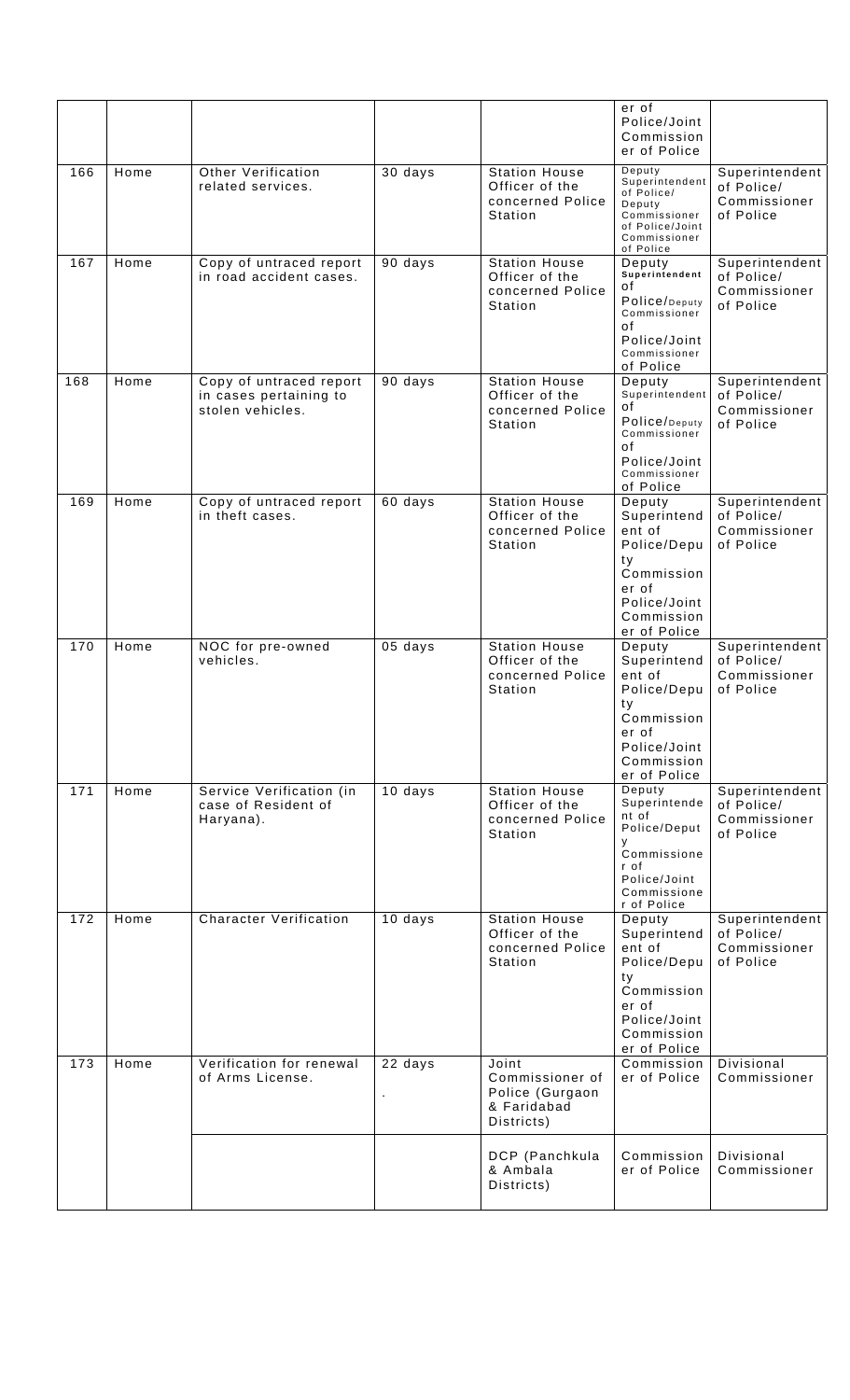|     |                                             |                                                                              |            | Sub Divisional<br>Magistrate/City<br>Magistrate<br>(except<br>Faridabad,<br>Panchkula,<br>Gurgaon &<br>Ambala Districts) | District<br>Magistrate                                                                                             | Divisional<br>Commissioner                                |
|-----|---------------------------------------------|------------------------------------------------------------------------------|------------|--------------------------------------------------------------------------------------------------------------------------|--------------------------------------------------------------------------------------------------------------------|-----------------------------------------------------------|
| 174 | Home                                        | NOC for<br>issuance/renewal of<br>License of Arms Dealers.                   | 15 days    | Joint<br>Commissioner of<br>Police, Faridabad<br>& Gurgaon<br>Districts.                                                 | Commission<br>er of Police                                                                                         | Divisional<br>Commissioner                                |
|     |                                             |                                                                              |            | Deputy<br>Commissioner of<br>Police, Ambala &<br>Panchkula<br>Districts)                                                 | Commission<br>er of Police                                                                                         | Divisional<br>Commissioner                                |
|     |                                             |                                                                              |            | District<br>Magistrate<br>(except<br>Panchkula,<br>Ambala,<br>Faridabad &<br>Gurgaon)                                    | Divisional<br>Commission<br>er                                                                                     |                                                           |
| 175 | Home                                        | <b>Issuance of NOC for</b><br>setting up of Petrol<br>Pump, Cinema Hall etc. | $15$ days  | District<br>Magistrate,<br>(except<br>Panchkula,<br>Ambala,<br>Faridabad &<br>Gurgaon                                    | <b>Divisional</b><br>Commissioner                                                                                  |                                                           |
|     |                                             |                                                                              |            | Commissioner of<br>Police for<br>Faridabad,<br>Gurgaon, Ambala<br>& Panchkula<br><b>Districts</b>                        | Divisional<br>Commissioner                                                                                         |                                                           |
| 176 | Home                                        | <b>Passport Verification</b>                                                 | 21 days    | <b>Station House</b><br>Officer of the<br>concerned Police<br>Station                                                    | Deputy<br>Superintendent<br>of<br>Police/Deputy<br>Commissioner<br>οf<br>Police/Joint<br>Commissioner<br>of Police | Superintendent<br>of Police/<br>Commissioner<br>of Police |
| 177 | Home                                        | Verification for fresh<br>Arms License                                       | 30 days    | Deputy<br>Commissioner<br>(except<br>Panchkula<br>Faridabad<br>,Gurgaon&<br>Ambala Districts)                            | Divisional<br>Commissioner                                                                                         |                                                           |
|     |                                             |                                                                              |            | Joint<br>Commissioner of<br>Police (Gurgaon<br>& Faridabad<br>Disrticts)                                                 | Commissioner<br>of Police                                                                                          | Divisional<br>Commissioner                                |
|     |                                             |                                                                              |            | Deputy<br>Commissioner of<br>Police<br>(Panchkula)                                                                       | Commissioner<br>of Police                                                                                          | Divisional<br>Commissioner                                |
|     |                                             |                                                                              |            | Deputy<br>Commissioner of<br>Police<br>(Ambala Rural<br>Areal)                                                           | Commissioner<br>of Police                                                                                          | Divisional<br>Commissioner                                |
|     |                                             |                                                                              |            | Deputy<br>Commissioner of<br>Police<br>(Ambala Urban<br>Area)                                                            | Commissioner<br>of Police                                                                                          | Divisional<br>Commissioner                                |
| 178 | Social<br>Justice<br>and<br>Empower<br>ment | <b>Ladli Social Security</b><br>Allowance Scheme                             | $120$ days | <b>District Social</b><br>Welfare officer of<br>the concerned<br>District                                                | Addl.<br>Deputy<br><b>Commissioner</b><br>of the<br>concerned                                                      | Deputy<br>Commissioner<br>of the<br>concerned<br>District |
| 179 | Social                                      | Old age Samman                                                               | 120 days   | <b>District Social</b>                                                                                                   | District<br>Addl.                                                                                                  | Deputy                                                    |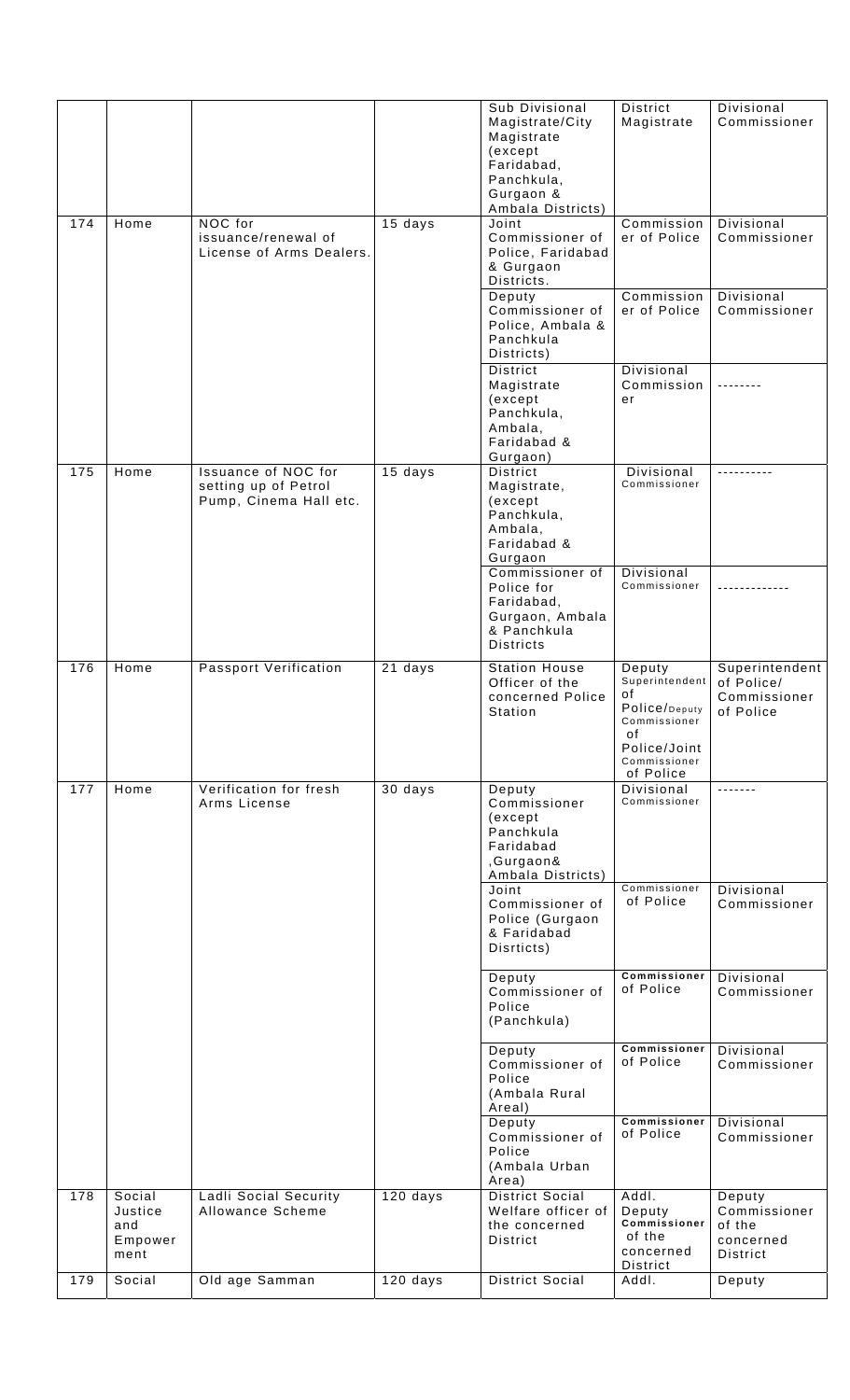|     | Justice        | allowance (Pension                 |            | Welfare officer of                  | Deputy                     | Commissioner              |
|-----|----------------|------------------------------------|------------|-------------------------------------|----------------------------|---------------------------|
|     | and            | Scheme)                            |            | the concerned                       | Commissioner               | of the                    |
|     | Empower        |                                    |            | District                            | of the<br>concerned        | concerned                 |
|     | ment           |                                    |            |                                     | District                   | <b>District</b>           |
| 180 | Social         | <b>Handicapped Pension</b>         | $120$ days | District Social                     | Addl.                      | Deputy                    |
|     | Justice        |                                    |            | Welfare officer of                  | Deputy                     | Commissioner              |
|     | and            |                                    |            | the concerned                       | Commissioner               | of the                    |
|     | Empower        |                                    |            | <b>District</b>                     | of the                     | concerned                 |
|     | ment           |                                    |            |                                     | concerned<br>District      | <b>District</b>           |
| 181 | Social         | Haryana Pension to                 | $120$ days | District Social                     | Addl.                      | Deputy                    |
|     | Justice        | Widows and destitute               |            | Welfare officer of                  | Deputy                     | Commissioner              |
|     | and            | Women scheme (Widow                |            | the concerned                       | Commissioner               | of the                    |
|     | Empower        | Pension)                           |            | <b>District</b>                     | of the                     | concerned                 |
|     | ment           |                                    |            |                                     | concerned<br>District      | <b>District</b>           |
| 182 | Social         | Financial Assistance to            | $120$ days | District Social                     | Addl.                      | Deputy                    |
|     | Justice        | destitute children                 |            | Welfare officer of                  | Deputy                     | Commissioner              |
|     | and            | scheme                             |            | the concerned                       | Commissioner               | of the                    |
|     | Empower        |                                    |            | District                            | of the                     | concerned                 |
|     | ment           |                                    |            |                                     | concerned<br>District      | <b>District</b>           |
| 183 | Social         | Financial Assistance to            | 120 days   | District Social                     | Addl.                      | Deputy                    |
|     | Justice        | Kashmiri Migrant                   |            | Welfare officer of                  |                            | Commissioner              |
|     | and            | families Scheme                    |            | the concerned                       | Deputy<br>Commissioner     | of the                    |
|     | Empower        |                                    |            | District                            | of the                     | concerned                 |
|     | ment           |                                    |            |                                     | concerned                  | <b>District</b>           |
| 184 | Social         | Financial Assistance to            | 120 days   | <b>District Social</b>              | District<br>Addl.          | Deputy                    |
|     | Justice        | Non school going                   |            | Welfare officer of                  |                            | Commissioner              |
|     | and            | disabled children                  |            | the concerned                       | Deputy<br>Commissioner     | of the                    |
|     | Empower        |                                    |            | District                            | of the                     | concerned                 |
|     | ment           |                                    |            |                                     | concerned                  | District                  |
| 185 | Social         | Dwarf allowance Scheme             | 120 days   | <b>District Social</b>              | District<br>Addl.          | Deputy                    |
|     | Justice        |                                    |            | Welfare officer of                  | Deputy                     | Commissioner              |
|     | and            |                                    |            | the concerned                       | Commission                 | of the                    |
|     | Empower        |                                    |            | <b>District</b>                     | er of the                  | concerned                 |
|     | ment           |                                    |            |                                     | concerned                  | District                  |
|     |                |                                    |            |                                     | District                   |                           |
| 186 | Social         | Eunuch allowance                   | 120 days   | <b>District Social</b>              | Addl.                      | Deputy                    |
|     | Justice<br>and | Scheme                             |            | Welfare officer of<br>the concerned | Deputy<br>Commission       | Commissioner<br>of the    |
|     | Empower        |                                    |            | District                            | er of the                  | concerned                 |
|     | ment           |                                    |            |                                     | concerned                  | District                  |
|     |                |                                    |            |                                     | District                   |                           |
| 187 | Science &      | Application Form for               | 120 days   | <b>Chief Scientific</b>             | Secretary/E                | Chairman/EC               |
|     | Technolo       | <b>HSCST</b>                       |            | Engineer HSCST                      | C HSCST                    | <b>HSCST</b>              |
|     | gу             | Fellowship for doing<br>Ph.D       |            |                                     |                            |                           |
| 188 | Science &      | Application Form for               | $120$ days | Scientific                          | Principal                  | Director                  |
|     | Technolo       | promotion of Science               |            | Engineer (A) SG                     | Scientist                  |                           |
|     | gу             | Education (POSE)                   |            |                                     | (SG)                       |                           |
|     |                | Scholarship for B.Sc.&             |            |                                     |                            |                           |
|     |                | M.Sc.students-after                |            |                                     |                            |                           |
| 189 | Labour         | closing date<br>i) Registration of |            | Addl. Labour                        | Labour                     |                           |
|     | deptt.         | principal employer's               | 26 days    | Commissioner                        | Commissioner               | Principal Secy,<br>Labour |
|     |                | establishment and                  |            |                                     |                            |                           |
|     |                | license for contractors            |            |                                     |                            |                           |
|     |                | under provision of                 |            |                                     |                            |                           |
|     |                | contract labour Act, 1970          |            |                                     |                            |                           |
|     |                | ii) Approvals of plans             | 45 days    | Addl. Director-                     | Labour<br>Commissioner     | Principal Secy,           |
|     |                | from Factories<br>Department under |            | cum-Addl. Chief<br>Inspector of     | r-cum- Chief               | Labour &<br>Employment,   |
|     |                | Factories Act, 1948                |            | Factories,                          | Inspector of               | Govt.of                   |
|     |                |                                    |            | Haryana.                            | Factories,<br>Haryana      | Haryana.                  |
|     |                | iii) Factories License             | 45 days    | Addl. Director-                     | Labour                     | Principal Secy,           |
|     |                | under Factories Act,               |            | cum-Addl. Chief                     | Commissioner               | Labour &                  |
|     |                | 1948                               |            | Inspector of                        | -cum- Chief                | Employment,               |
|     |                |                                    |            | Factories,                          | Inspector of<br>Factories, | Govt.of                   |
|     |                |                                    |            | Haryana                             | Haryana                    | Haryana.                  |
|     |                | iv) Shop Registration              | 15 days    | Labour Inspector                    | Assistant                  | Labour                    |
|     |                | under Shops and                    |            |                                     | Labour                     | Commissioner              |
|     |                | Establishment Act                  |            |                                     | <b>Commissioner</b>        |                           |
| 190 | Forest         | Permission for felling of          | 15 days    | <b>Divisional Forest</b>            | Conservator                | Chief                     |
|     | Deptt.         | trees.                             |            | Officer(DFO)                        | οf                         | Conservator of            |
|     | Forest         | NOC in respect of PLPA             |            | <b>Divisional Forest</b>            | Forests(CF)<br>Conservator | Forests (CCF)<br>Chief    |
| 191 | Deptt          | or Forest or Restricted            | 15 days    | Officer(DFO)                        | ٥f                         | Conservator of            |
|     |                | lands                              |            |                                     | Forests(CF)                | Forests (CCF)             |
|     |                |                                    |            |                                     |                            |                           |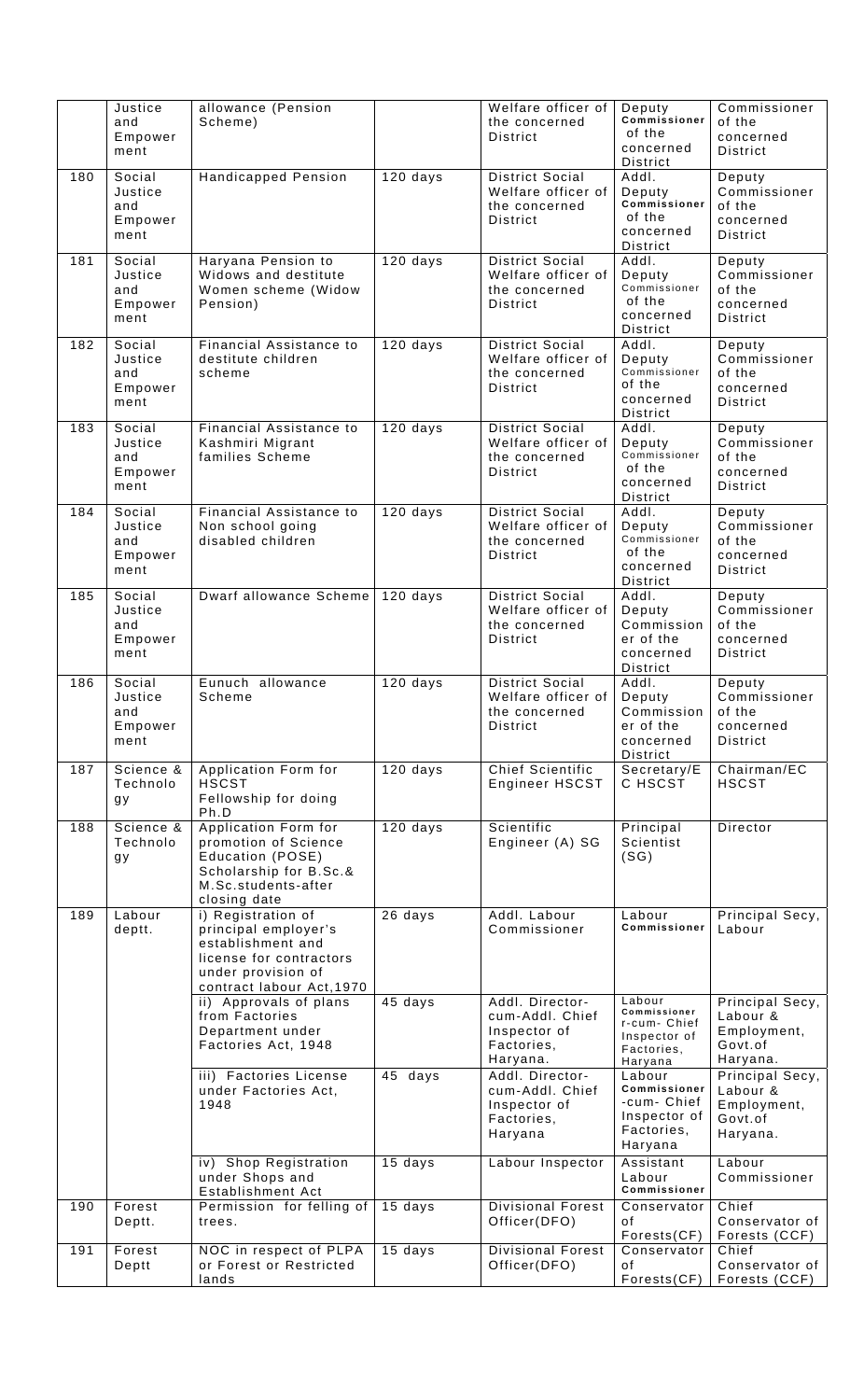| 192 | Horticulture<br>Deptt.     | Hort Net: Sanction of<br>application upon<br>submission of complete<br>documents                                                                                                                                                                                                 | $21$ days                                                      | Dy. Director<br>Horticulture/Natio<br>nal Horticulture<br>Mission<br>(DDH/NHM)                                                                                                                  | Joint<br>Director                                                        | Mission<br>Director                 |
|-----|----------------------------|----------------------------------------------------------------------------------------------------------------------------------------------------------------------------------------------------------------------------------------------------------------------------------|----------------------------------------------------------------|-------------------------------------------------------------------------------------------------------------------------------------------------------------------------------------------------|--------------------------------------------------------------------------|-------------------------------------|
| 193 | Horticulture<br>Deptt.     | MINET: Sanction of<br>application upon<br>submission of complete<br>documents                                                                                                                                                                                                    | 16 days                                                        | Dy. Director<br>Horticulture/Micro<br>Irrigation<br>(DDH/MI)                                                                                                                                    | Joint<br>Director                                                        | Director<br>General<br>Horticulture |
| 194 | Horticulture<br>Deptt.     | Fruit License: Grant of<br>Nursery Fruit License.                                                                                                                                                                                                                                | 90 days                                                        | Dy. Director<br>Horticulture/Proje<br>ct & Nursery<br>(DDH/P&N)                                                                                                                                 | Joint<br>Director                                                        | Director<br>General<br>Horticulture |
| 195 | Horticulture<br>Deptt.     | Polynet: Sanction of<br>application upon<br>submission of complete<br>documents                                                                                                                                                                                                  | 21 days                                                        | Dy. Director<br>Horticulture/Fruit<br>$S$ (DDH/F)                                                                                                                                               | Joint<br>Director                                                        | Director<br>General<br>Horticulture |
| 196 | Horticulture<br>Deptt.     | Seed License: Grant of<br><b>Nursery Seed License</b>                                                                                                                                                                                                                            | 90 days                                                        | Dy. Director<br>Horticulture/Vege<br>table (DDH/V)                                                                                                                                              | Joint<br>Director                                                        | Director<br>General<br>Horticulture |
| 197 | <b>Fisheries</b><br>Deptt. | Services for Loan and<br>subsidy for various<br>schemes under FFDA:<br>i) Selection of Pond.<br>ii) Plan & Estimate<br>of Pond.<br>iii) Forwarding bank<br>loan application to<br>Banks.<br>iv) Imparting training<br>for fish culture<br>after receiving<br>application.        | 10 days<br>15 days<br>15 days<br>30 days                       | <b>All District</b><br>Officers, District<br><b>Fisheries Officer-</b><br>cum-Chief<br>Executive Officer,<br>Fish Farmer<br>Development<br>Agency and All<br><b>Fisheries Farm</b><br>Managers. | All Deputy<br>Director<br><b>Fisheries</b><br>(Division<br>Level)        | Director<br>Fisheries.              |
| 198 | <b>Fisheries</b><br>Deptt. | Services for Loan and<br>subsidy for Development<br>of Water logged Areas.<br>i) Selection of Pond.<br>ii) Plan & Estimate<br>of Pond.<br>iii) Forwarding bank<br>loan application to<br>Banks.<br>iv) Imparting training<br>for fish culture<br>after receiving<br>application. | 10 days<br>15 days<br>15 days<br>30 days                       | <b>All District</b><br>Officers, District<br><b>Fisheries Officer-</b><br>cum-Chief<br>Executive Officer,<br>Fish Farmer<br>Development<br>Agency and All<br><b>Fisheries Farm</b><br>Managers. | <b>All Deputy</b><br>Director<br><b>Fisheries</b><br>(Division<br>Level) | Director<br>Fisheries.              |
| 199 | <b>Fisheries</b><br>Deptt. | Services for Seed supply<br>from Government Fish<br>Seed farm to Fish<br>Farmers<br>i) Stocking of fish<br>seed.                                                                                                                                                                 | In the month<br>of Feb./<br>March/<br>July/<br>Aug. /<br>Sept. | <b>All District</b><br>Officers, District<br><b>Fisheries Officer-</b><br>cum-Chief<br>Executive Officer,<br>Fish Farmer<br>Development<br>Agency and All<br><b>Fisheries Farm</b><br>Managers. | All Deputy<br>Director<br><b>Fisheries</b><br>(Division<br>Level)        | Director<br>Fisheries.              |

| D.S. Dhesi,                             |  |
|-----------------------------------------|--|
| Chief Secretary to Government, Haryana. |  |